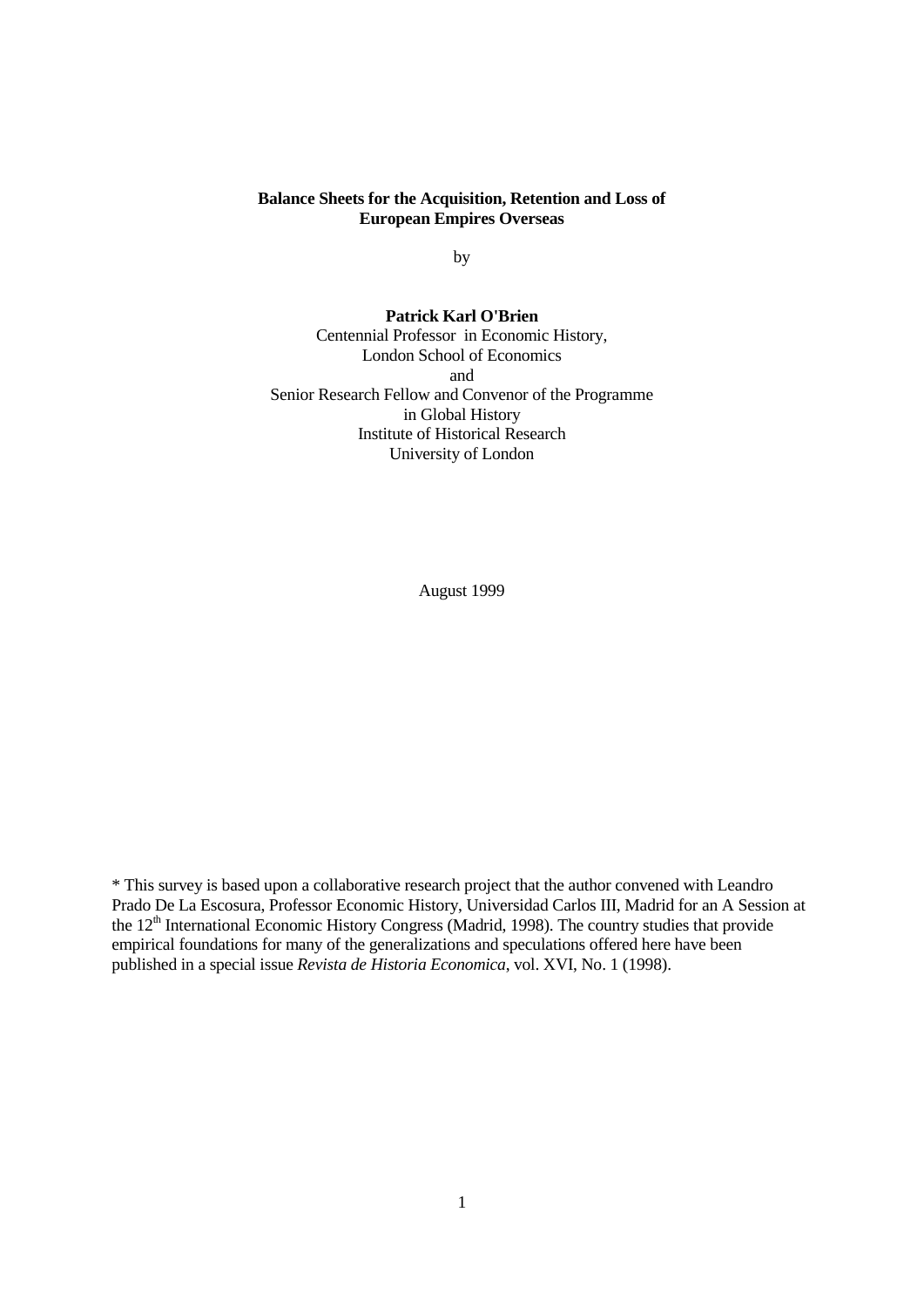Our essay will critically survey and attempt to offer an overall interpretation of a growing volume of publications by historians which attempt to evaluate the costs and benefits for Europe's domestic economies flowing from some five centuries of involvement with empires overseas. That involvement began with the conquest of Ceuta by the Portuguese in 1417 and passed through two epochs: 1417-1825 and 1825-1974. After a first conjuncture marked by the French Revolution, a quarter of a century of global warfare and movements for independence in Southern America, Britain emerged as the hegomonic imperial power in Europe. Its major rivals for commerce and dominion in Africa, Asia and the Americas (Portugal, Spain, France and Holland) ceded control over parts of their possessions overseas to Britain or (in the cases of Spain and Portugal), lost sovereignty over the colonies in Latin America.

Before 1815-25, struggles for commerce, maritime bases, populations and territory overseas had persisted with frequent interludes of warfare for nearly four centuries. In historiographical terms, an overwhelming share of the published history of European imperialism and expansion overseas is concerned with the epoch of mercantilism  $1417-1825$ .<sup>1</sup> Thereafter, and as the mercantilist pursuit of power and profit subsided and was replaced by the liberal discourse of free trade, economists and other intellectuals began to question the whole enterprise and to consider the costs involved in holding onto empires.

At the time and since the entire notion (which underpins much of the literature surveyed in this paper), of constructing national balance sheets for the acquisition, expansion and retention of European empires overseas has been contested as logically untenable, particularly for the English-speaking Dominions overseas. The core of this objection seems to be that empires (or at least those inhabited by settlers and their descendants from Europe) are properly represented as 'extensions' of metropolitan

See the massive bibliographies included in the new series edited by Russell-Wood, *An Expanding World*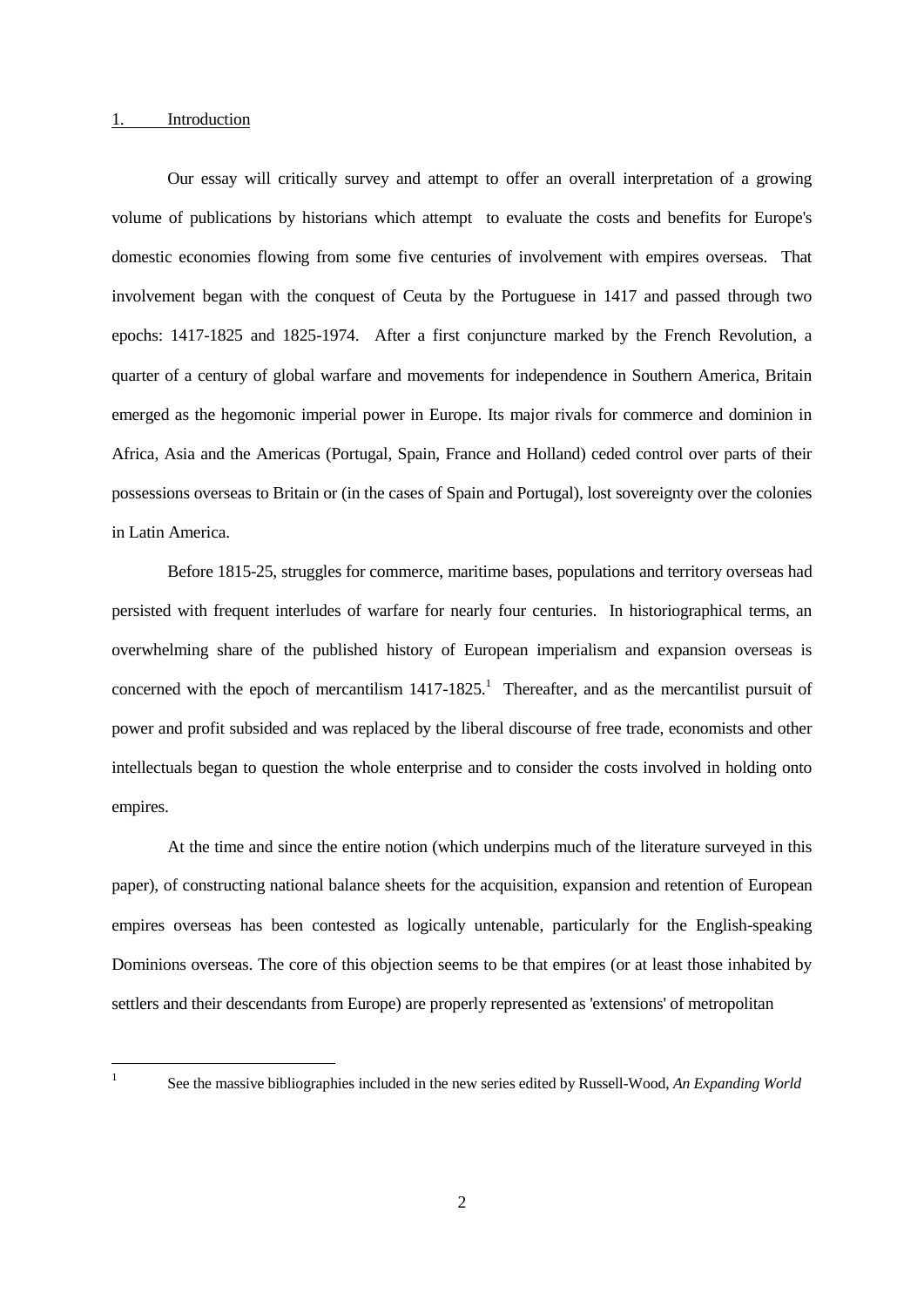economies and societies. Thus the gains accruing, for example, to English settlers in Australia, French pieds nois in Algeria and Dutch residents in Java, are depicted as 'national' gains from colonialism and imperialism which cannot be meaningfully distinguished from the economic benefits flowing back through time into domestic economies and into the pockets of resident citizens of England, France, Holland and other European countries. If that representation of Empires (as France, Portugal, Spain, Holland, or Britain 'outre mer') is accepted, then indeed the construction of national balance sheets becomes redundant. There could be no separable gains flowing from political decisions taken and a whole range of imperial policies implemented by European powers over time to acquire, expand and to continue to govern colonies and dominions overseas.

On the other side, there is, however, a tradition of political debate and historical discourse which insists that the 'outlays' and the 'returns' flowing from formal imperialism and the maintenance of imperial connexions for Europe's national economies can be added up and discussed as an exercise in post hoc macro-economic accountancy. Indeed and from the time of Adam Smith onwards, European intellectuals made appraisals which separated the interests of a metropolis from the interests of its colonies, dominions and possessions overseas.<sup>2</sup> Our survey proposes to proceed in this traditional way. We concentrate (vide sections 3 and 4) upon the macro economic costs and benefits of empires for the long run economic growth of several European economies as they evolved first over the long  $19<sup>th</sup>$ century, 1815-1914, and subsequently over periods of imperial reintegration and decolonization inaugurated by two conjunctures - marked by the world wars of the twentieth century.

### 2. Europe's Macro-Economic Gains from the First Age of Imperialism 1417-1815

—<br>—

The first epoch of European imperialism began with the colonization of Ceuta in 1417 and ended with the Treaty of Vienna when France, Spain, Portugal (even Holland) virtually lost most of

<sup>2</sup> Offer seems unconvinced by the polemical tradition surveyed by Wood, *British Economists and Empire*, which is based on the assumption that the costs and benefits of empires are separable in the ways proposed by this essay - Offer, "Costs and benefits, Peace and War", pp. 690-711.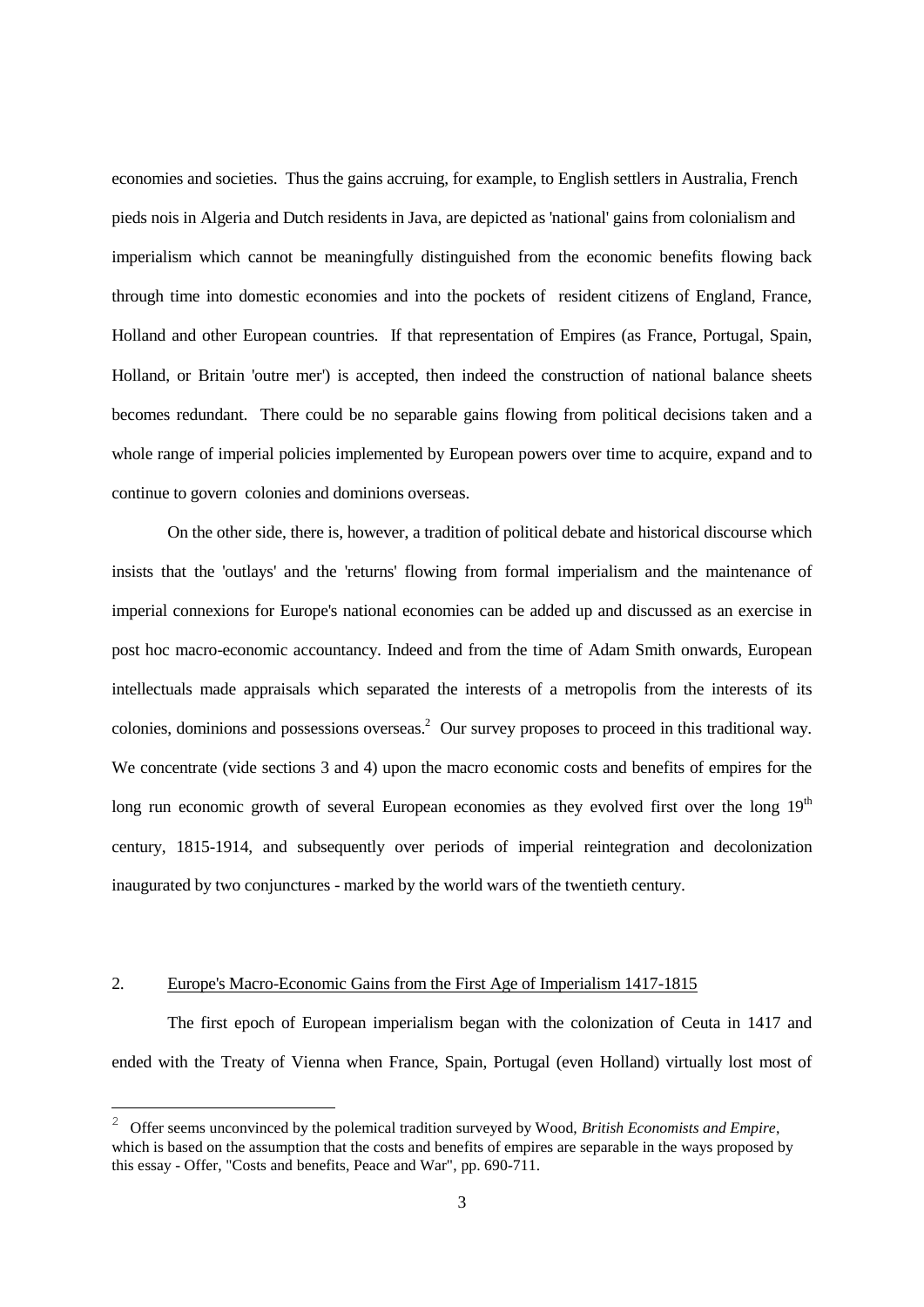their empires overseas. Yet at that conjuncture it was obvious that without some four centuries of expansion of European power into Africa, Asia and above all into the Americas, all the economies of Europe would have been poorer, the composition of their national products would have been more agricultural and less industrial in form, lower proportions of their workforces would have been employed in industry and resident in towns. Over time European economies and societies had made gains from imperialism that took the tangible form of: foodstuffs, raw materials, minerals and manufactured commodities imported from other continents that flowed into European ports - falteringly at first - but rapidly when their prices and costs fell after 1650. The list includes: tropical groceries (pepper, cinnamon, cloves, nutmegs, ginger, cocoa, coffee, tea, sugar, groundnuts and tobacco); basic foodstuffs (fish and fish oils, maize, potatoes, tomatoes, beans, chillies, rhubarb; botanical medicines (cocaine, quinine, narcotics); industrial raw materials (hardwoods, raw silk, cotton fibres, furs, wax, indigo, cochineal and other dyestuffs); manufactures (porcelain, jewels, textiles); and above all silver and gold from Southern America<sup>3</sup>

Yet the macro economic significance and ramifications of these concrete manifestations of bounty from trade and empire remains difficult to analyse and impossible to quantify. Several European industries were based upon import substitution for products originally brought in from Asia and the Islamic world - including silk, cotton textiles, porcelain and jewellery. Furthermore, capital formation, the establishment of firms and the employment of labour had occurred to process the raw materials imported from other continents into European ports; and that had led on to the development of new industries including: silk and cotton textiles, the dyeing, printing and finishing of cloth, furniture made from hardwoods, sugar refining, coffee roasting, tobacco processing and chocolate making. Imported spices, chillies, tomatoes, coffee, tea, cocoa and above all sugar, not only brought diversity into monotonous European diets but (together with the curative and energising properties of such botanical medicines as: tea, rhubarb, quinine, and fish oils) raised propensities and capacities to labour among national workforces. More significant were the calorific additions to basic food supplies and the contingent growth of populations and cities promoted by the introduction of maize and potatoes and

<sup>3</sup> Fischer, McInnis and Schneider (eds.), The Emergence of a World Economy.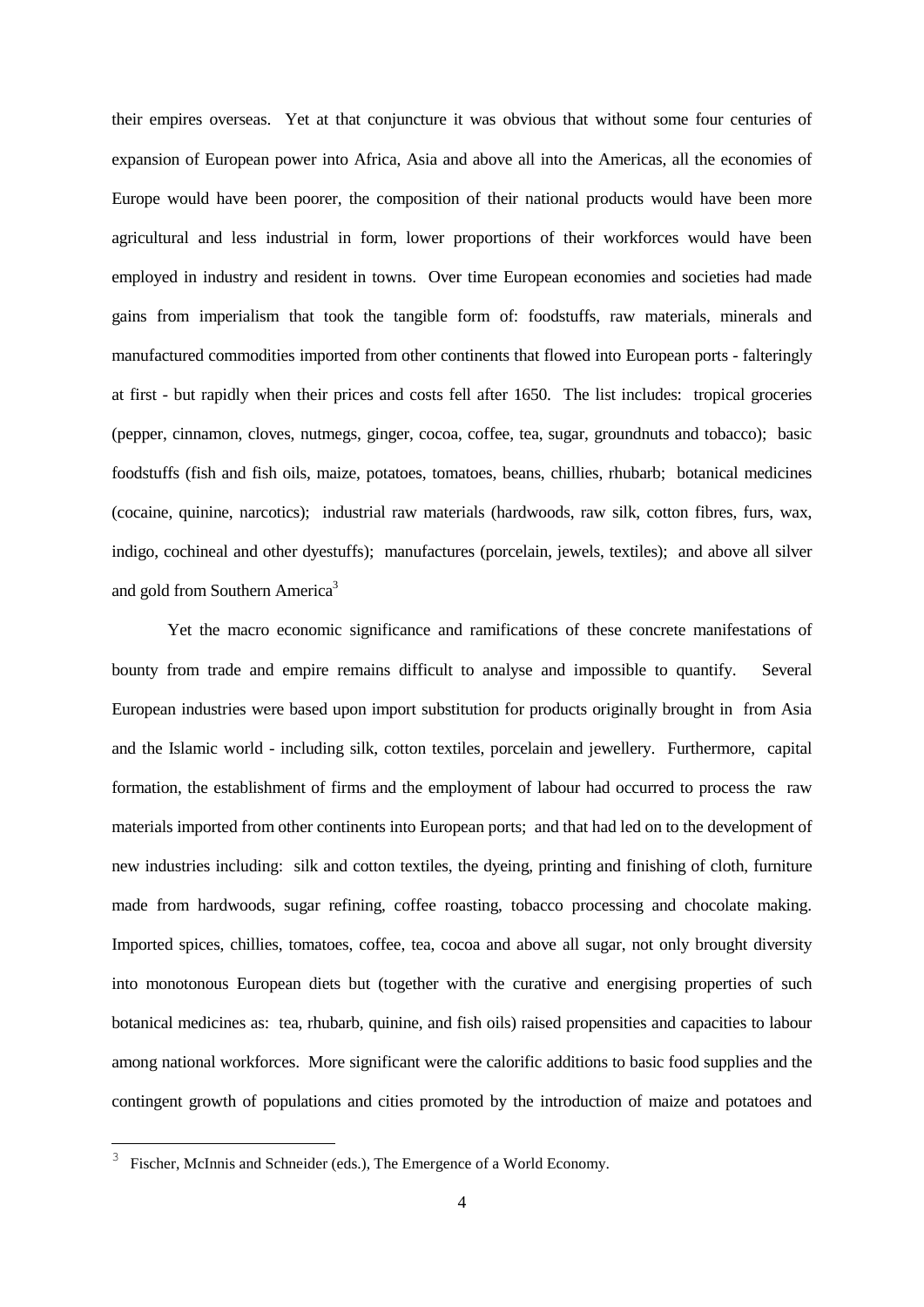from fish (caught in distant Atlantic waters). Feedbacks from imperial trades to the expansion of such Hamburg, and to the shipbuilding, shipping, commercial and financial services that formed an integral major ports as Seville, Cadiz, Lisbon, Antwerp, Amsterdam, Bordeaux, London, Bristol, Glasgow and part of their development and of the prosperity of their hinterlands are still visible today<sup>4</sup>

Although massive imports of precious metals from the Americas and Africa are considered by historians to have constricted prospects for the long run economic development of Spain and Portugal, bullion turned out to be instrumental for the development of a European and an international monetary system.<sup>5</sup> Minted into coins and widely accepted as collateral for instruments of credit and paper circulation, silver and gold principally from Southern America and some from Africa, provided the basis for a necessary expansion in the supply of national and international money. Without that flexibility and because strategic goods and primary produce from Baltic economies could not be covered by commodity exports, intra-European trades from Northern to Western Europe and to the Mediterranean would surely have been constrained?<sup>6</sup>

Trade with China, India and other parts of Asia could also have been seriously constricted because for long stretches of the sixteenth, seventeenth and eighteenth centuries, approximately three quarters of the commodities purchased in Asia could not be covered by revenues received from Europe's commodity exports?<sup>7</sup> Bullion flowing into Iberia acted as the dollar of the day. Europeans obtained the silver they needed to trade with the Baltic, Asia and with each other because the Iberians ran deficits on their balance of payments accounts. That stabilised European economies and facilitated their gradual transformation.<sup>8</sup>

Furthermore, Habsburg power (funded by American silver) checked the thrust of Ottoman imperialism in the Eastern Mediterranean and in the Balkans. (Turkish armies stood at the gates of

<sup>4</sup> Braudel, *The Perspective of the World*

<sup>5</sup> Forsyth and Nicholas, 'The decline of Spanish Industry'*,* pp. 601-10.

<sup>6</sup> Steensgaard, 'Commodities, bullion and services', pp. 9-24 7

Barrett, 'World Bullion Flows', pp. 224-54

<sup>8</sup> Flynn and Giraldez (eds.), *Metals and Monies*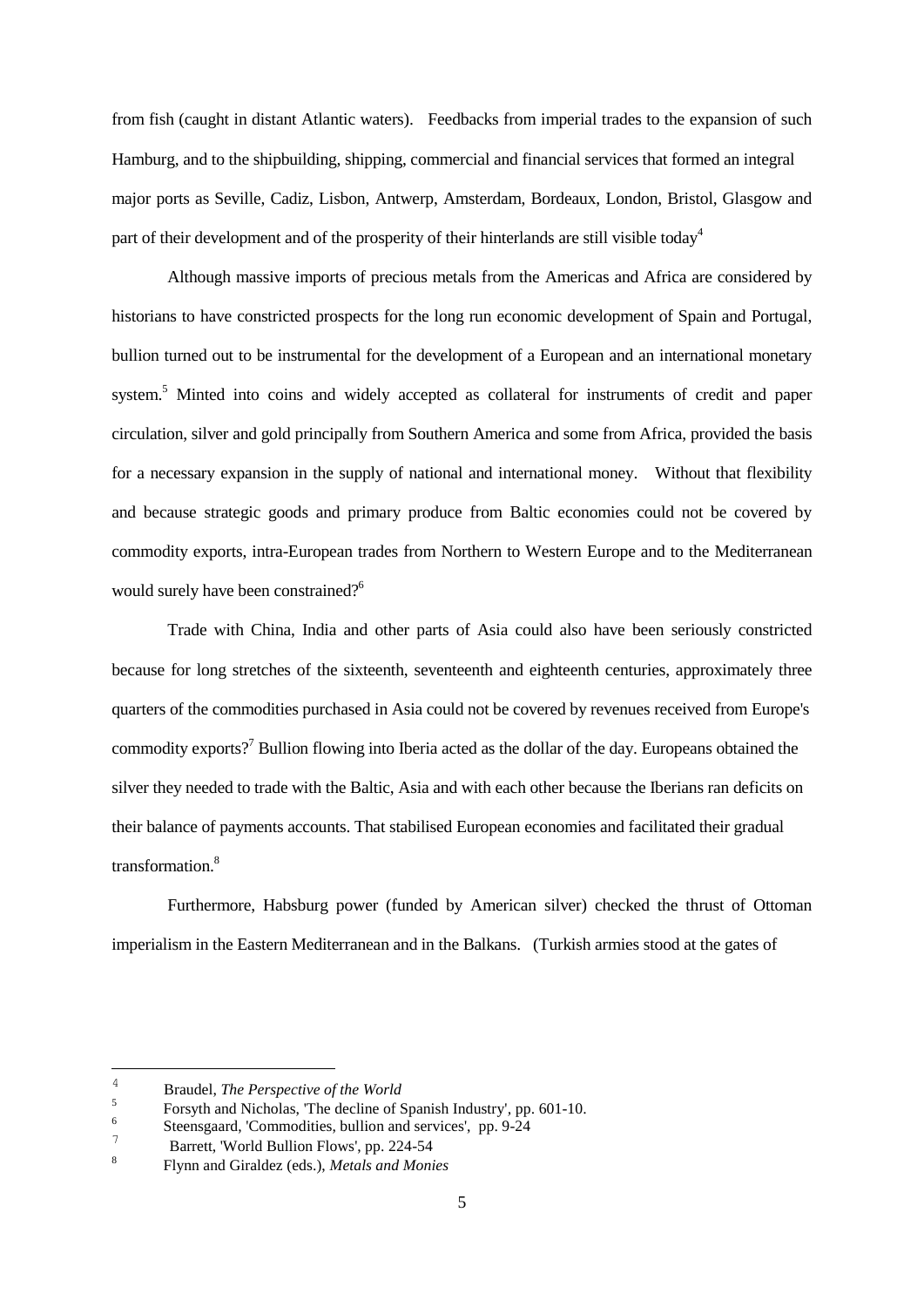Vienna twice: in 1529 and again in 1683.)<sup>9</sup> Meanwhile, the pretensions of Charles V and Philip II to universal monarchy (also backed by spoils from the New World) reinforced the traditional conviction of Europeans that politically their continent should evolve as a multi-state system and not into some new holy Roman empire ruled from Madrid, Vienna or Paris.<sup>10</sup> Europe's peculiar state system with its rivalries and expensively maintained balance of power contributed positively to economic growth by promoting diffusions of people, capital, useful knowledge and technologies across frontiers.<sup>11</sup>

In complex ways the imperialism of the mercantilist era helped to place the already interconnected economies of Western Europe upon a path that, by 1914, provided their populations with markedly higher standards of living than the rest of the world. Nevertheless, arguments that reify European expansion overseas into the engine of economic progress should be strongly qualified. For example, that particular motor (conquest and trade) did little to promote industrialisation in the Iberian peninsular.<sup>12</sup> Historians of Spain and Portugal seem more inclined to present their nations' early and sustained connexions with empires in Asia and the Americas as being responsible for their slow transitions to industrial market economies.<sup>13</sup> France (or rather its western ports and hinterlands) derived some clear benefits from investments in transatlantic trade and colonisation during the eighteenth century. Potential returns to France declined sharply, however, when the Bourbon State lost Canada and its foothold in India during the Seven Years War.<sup>14</sup> They dwindled to insignificance after the destruction of the rich plantation colony of Haiti and the loss of other Caribbean islands to Britain during the wars from 1793-1815.<sup>15</sup> For more than a century the United Provinces successful exploitation of the opportunities offered by intercontinental commerce and colonisation aroused the antagonism of rivals, particularly Britain and France, who used military and naval force to weaken the Republic's power and

<sup>9</sup> Parker, 'Europe and the wider world', pp.161-195

<sup>10</sup> Tilly, *Coercion, capital and states*

<sup>&</sup>lt;sup>11</sup> Jones, *The European Miracle*, pp.104-53

<sup>12</sup> Yun-Casalilla, 'The American empire and the Spanish economy' pp.123-57 and Pedreira, 'To have and have not', pp. 93-122.

<sup>13</sup> Pedreira, 'La economia Portuguesa', pp. 219-52, and Thompson, and Yun-Casalilla (eds.), *The Castillian crisis*

<sup>&</sup>lt;sup>14</sup> Butel and Crouzet, 'Empire and economic growth', pp. 177-194.

Butel, 'France, the Antilles and Europe', pp. 153-74.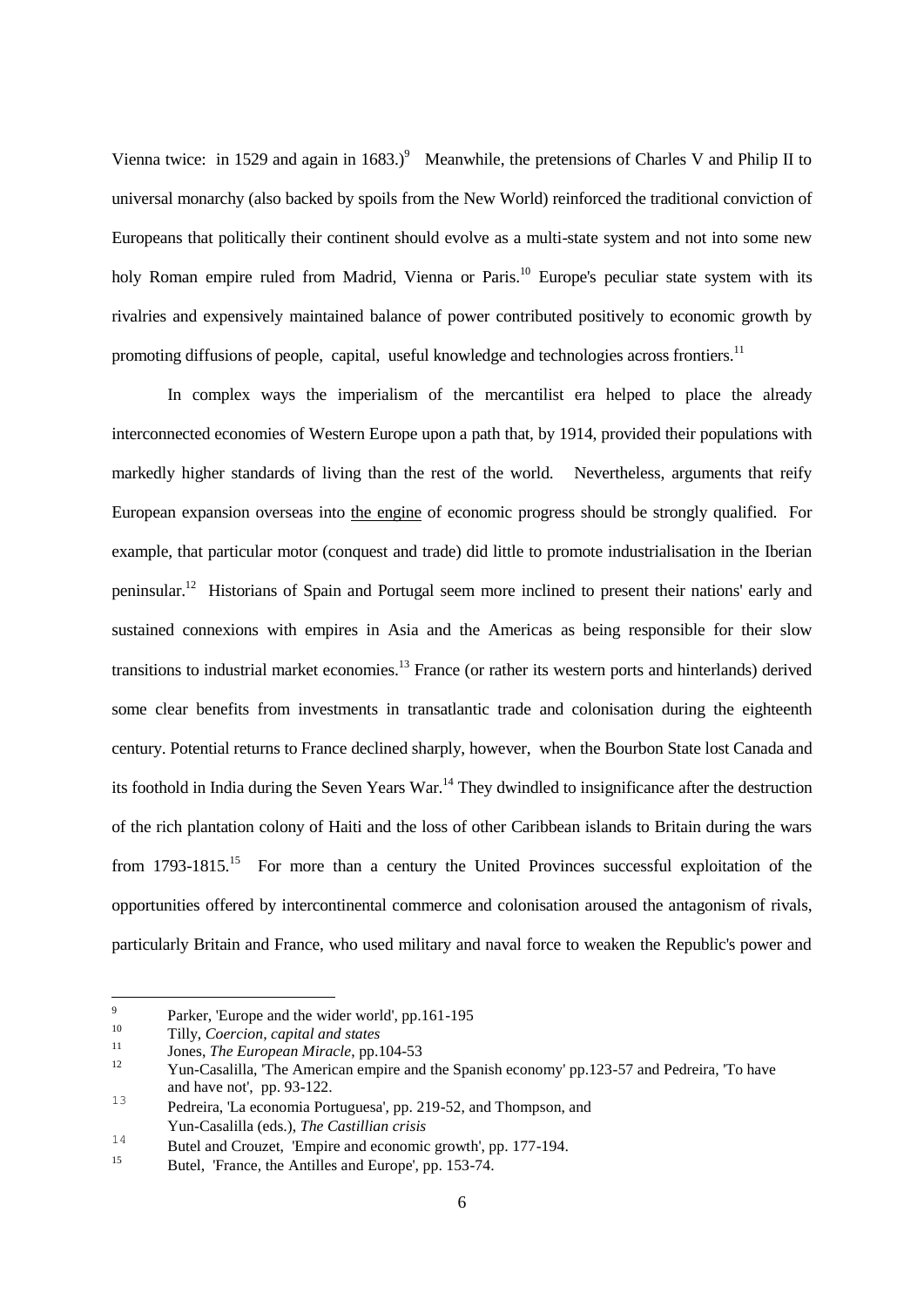its economy.<sup>16</sup> Dutch merchants and capital then played a role in helping Britain to rise to a hegemonic position in the expanding global economy.<sup>17</sup>

Yet even for England (where industrialisation between the Civil War and the victory for free trade some two centuries later can be most clearly associated with imperialism), the macro economic significance of its benefits should not be exaggerated.<sup>18</sup> Yes: a high but not a dominant share of all the extra industrial output manufactured in Britain during the early stages of industrialisation, 1660-1815, was exported overseas; mainly to the Americas, Asia and Africa. To that we should add a proportion of the exports sold to other European countries, who derived their capacities to spend on British goods from their own participation in world trade.<sup>19</sup> Profits from servicing global commerce helped to fund the expansion of British industry, to promote investment in internal transportation, to develop financial intermediation, to expand distribution and other networks closely associated with industry. They promoted the growth of housing and social overhead capital required to support the extraordinary growth of London and other port towns. British merchants became successful entrepreneurs, bankers and members of Parliament. They lobbied aristocratic governments to create the fiscal, legal and institutional conditions for the more efficient operation of commodity, capital and labour markets.

Receipts from exports procured strategic imports including (timber, pitch, tar, hemp and bar iron), as well as important raw materials - such as silk, flax, cotton, dyestuffs and sugar. Imported luxuries (tobacco, tea, alcoholic beverages and high quality textiles) provided incentives for harder work, fed customs duties into the Exchequer and funded the powerful navy required for the security of the realm, for the protection of trade and territorial expansion overseas. <sup>20</sup>

Nevertheless, other (and probably more significant) endogenous factors also continued to operate, including: the kingdom's highly productive agriculture, its deposits of cheap energy and the accumulation of a skilled workforce capable of inventing, developing and working with new machinery. Britain had participated in intra European trade, and in the exchange of scientific and technical

 $16$ <sup>16</sup> Emmer, 'The economic impact of Dutch expansion', pp. 157-76.<br>  $\Gamma$ 

 $17$  De Vries and Van der Woude, The first modern economy

<sup>&</sup>lt;sup>18</sup> Engerman, 'British imperialism in a mercantilist age', pp.195-234.

<sup>&</sup>lt;sup>19</sup> Cuenca Esteban, 'The Rising share of British industrial exports', pp. 153-74.

<sup>20</sup> O'Brien and Engerman, 'Exports and the growth of the British economy', pp. 177-209.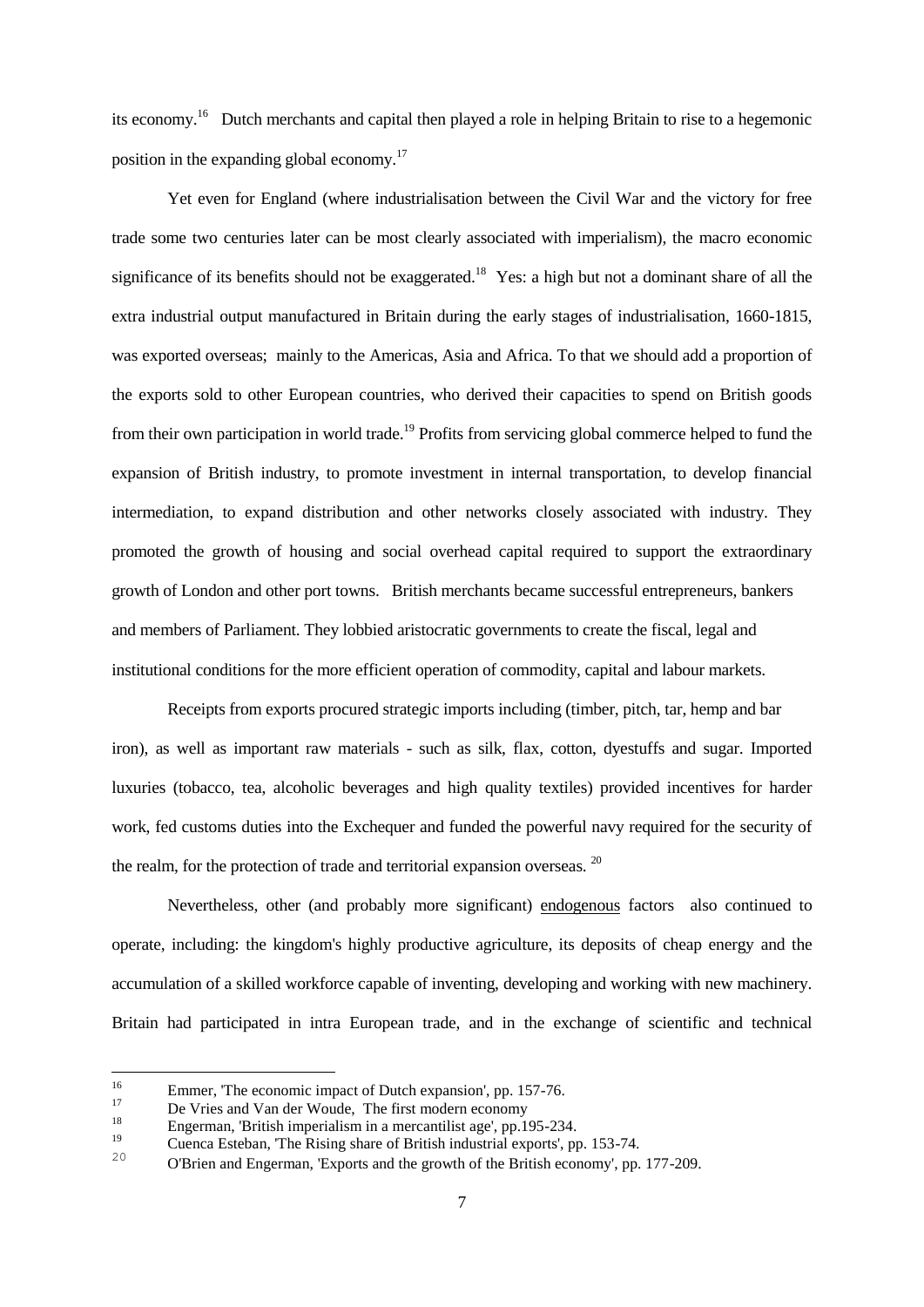knowledge for centuries before Columbus, Da Gama and other navigators embarked upon their voyages of discovery.<sup>21</sup> Finally, the Revolutionary and Napoleonic Wars depressed the economies, interrupted the trade and virtually put an end to the empires of all British competitors, particularly France, but also Spain and Portugal. At the Congress of Vienna an Austrian General observed that "Great Britain has no greater obligation to any mortal on earth than this ruffian (Napoleon). For through the events which he has brought about, England's greatness, prosperity and wealth have risen high. She is mistress of the sea and neither in this dominion nor in world trade has she a single rival to fear".<sup>22</sup>

### 3. European Empires during the Liberal International Order, 1846-1914

Once the Revolutionary Wars faded into history, liberal intellectuals returned to the argument that since the balance of power within Europe had been secured and because the international economic order was moving towards free trade, the retention (let alone expansion) of empires could only be counterproductive for the vitality of Europe's economies. Such arguments had appeared in the writings of Adam Smith in the 1770s and in Jeremy Bentham's polemic, "Emancipate Your Colonies", presented at the outbreak of war in  $1793$ <sup>23</sup>. For several decades in the nineteenth century "Cobdenite" recommendations for severing formal political ties between European states and their colonies overseas received something like a sympathetic hearing from statesmen and public opinion. Yet, for decade after decade following the loss of the Iberian colonies in Southern America (and particularly during the high tide of European imperialism (1882-1903)), empires continued to expand under liberal, conservative and autocratic governments alike. Denmark, Sweden and Holland sold colonies overseas to Britain, France and the United States and concessions towards local self government marked political relations between metropolitan governments and their "empires". Nevertheless, no territory was actually given up until after the Second World War. Thus, in 1815 Europe and European possessions and settlements overseas occupied 55 per cent of the world's surface, in 1878, 67 per cent, and by 1914 (when the only parts of the world that had never been colonised included China, Japan, Siam, Arabia, Tibet, Mongolia and

 $21$ <sup>21</sup> O'Brien, 'Inseparable Connections', pp. 53-78.

<sup>&</sup>lt;sup>22</sup> Cited by: Kennedy, The rise and fall', p. 123.

<sup>23</sup> Gomes, *Foreign Trade and the national economy*, p. 63.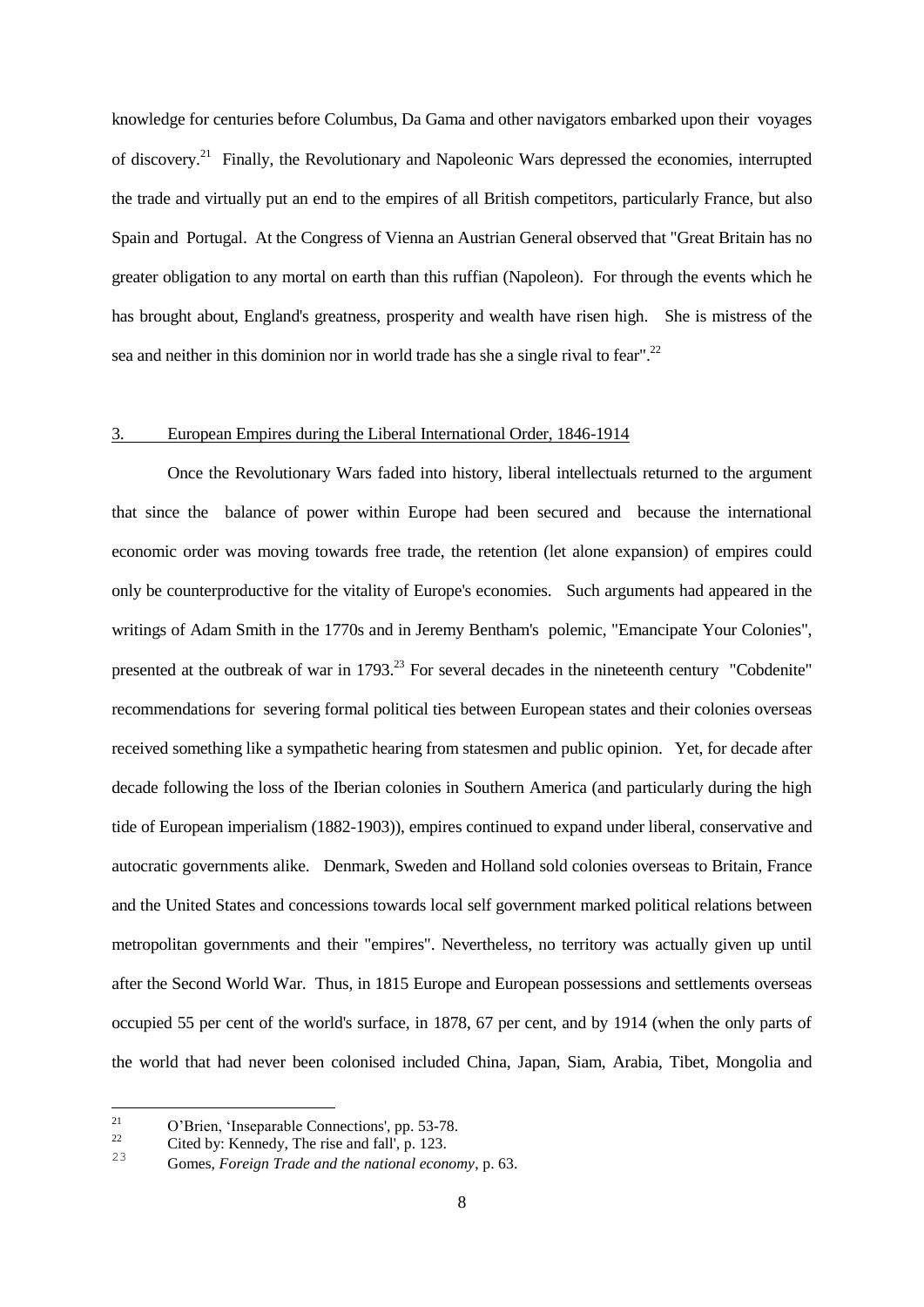Turkey) that ratio had risen to an astonishing  $84$  per cent.<sup>24</sup>

Expansion overseas (and overland) came virtually to a close with the outbreak of destructive warfare among the great powers, 1914-18 - a conjuncture which marked the beginning of the end of five centuries of European imperialism. For a brief interlude between 1846 and 1914 (and in a context of a viable international order for the conduct of great power politics and peaceable conditions for transnational economic relations), the costs, as well as the benefits of empires, were analyzed in order to inform national and international debates concerned with the political, economic and moral basis of the commercial and imperial policies pursued by major European powers.<sup>25</sup> That discourse has latterly been revived in the writings of economic historians of Western Europe and is concerned to evaluate and to measure linkages between imperialism overseas and the vitality of several metropolitan economies. Historians have used a matrix of national accounts to analyze connexions between empires and the macro economic growth of several domestic economies that include: balance of payments data, estimates of returns on private capital invested in colonies, emigration and the allocation of taxes levied upon metropolitan societies for purposes of preserving the security of states and their national possessions overseas.<sup>26</sup> In theory the scale and significance of such linkages (emerging through flows of: trade, capital, labour and expenditures by metropolitan governments on defence and other imperial objectives) could be quantified and assessed in terms of their impact upon the long term growth of any European economy.<sup>27</sup> Less direct connexions flowing from an "imperial" elements" in the formulation of a (theoretically separable) set of "purely domestic" fiscal, monetary and strategic policies are usually discernible but hardly quantifiable. While more subtle influences shaped by the "infiltration" of an imperial dimension into national politics, cultures, institutions and consumer preferences simply promote unresolvable debates in an ongoing appraisal of European empires.

 $24$ <sup>24</sup> Bergesen, *Studies of the Modern World System,* p.237-238*, and* Clark, *The balance sheet of imperialism,* pp. 23-28

<sup>25</sup> Porter, *Critics of empire*.

<sup>26</sup> Nunez (ed*.), Debates and controversies in economic history* 

<sup>27</sup> Davis and Huttenback, *Mammon and the pursuit of empire*.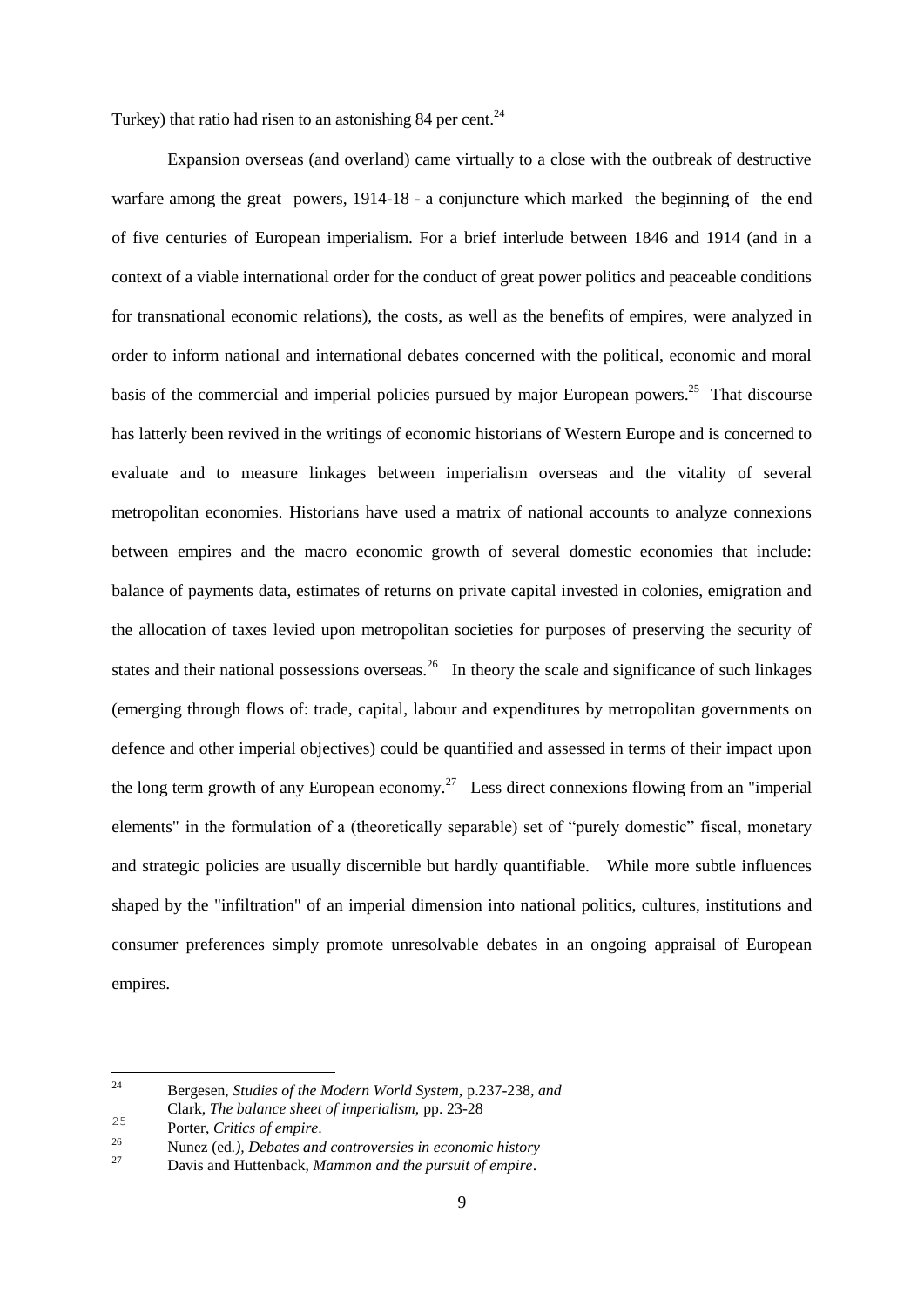Meanwhile, shares of commodity exports and imports sold to and purchased from several European empires seems to be the only comparative indicator currently available to compare the economic significance of dominions, colonies and dependencies before 1914. Trade flows and other partial indicators reveal that the macro-economic significance of empire for the rise, growth and decline of the British economy remained far greater and persisted for far longer than it did for any other nation in Europe with the possible exception of Portugal.<sup>28</sup> The loss of colonies in Southern America, which partial indicators reveal that the macro economic significance of empire for the rise, growth and decline of the British economy remained far greater and persisted for longer than it did for any other nation in severely curtailed the involvement of the Spanish economy with empire after 1825 may even have had beneficial effects upon Spain's long run rate of economic growth.<sup>29</sup> Although the Spanish State retained and renewed its commitment to its remaining colonies for several decades in the 19th century, any potential for gains from colonialism dwindled to insignificance after further losses of Cuba, Puerto Rico and the Philippines - to the United States in 1898. Since the economic consequences of these losses now look "small", Spanish historians can suggest that the gains from their retention over the 19th century were of comparable significance.<sup>30</sup> In the twentieth century Spanish colonies included some limited and some poorly endowed territory in north and central Africa but the nation's long tradition of imperialism left a malign heritage of protectionism, nationalism and militarism, which did much to prolong the retardation of the Spanish economy until the  $1960s$ <sup>31</sup>

French aspirations to rival Britain as an imperial power suffered serious setbacks in the wars of 1756-63 and 1793-1815. Thereafter France regained ground and assets in Africa and Asia and over the century to 1914 rebuilt an empire which in area, natural resources and population, ranked a poor second to Britain.<sup>32</sup> In terms of macro economic significance the post 1815 French empire may have

<sup>28</sup> Bairoch, *Economics and world history*

<sup>29</sup> Prados De La Escosura and Amgral, S. (eds.) *La independencia americana* 

<sup>30</sup> Fraile and Escribano, . 'The Spanish 1898 disaster', pp. 265-90 and Prados De La Escosura, *De imperio a nacion crecimiento*

 $\frac{31}{32}$  Clarence Smith, 'The economic dynamics of Spanish colonialism', pp. 71-88

The British empire was nearly three times the area of the French empire - Clark, *The balance sheet of imperialism*, pp. 23-28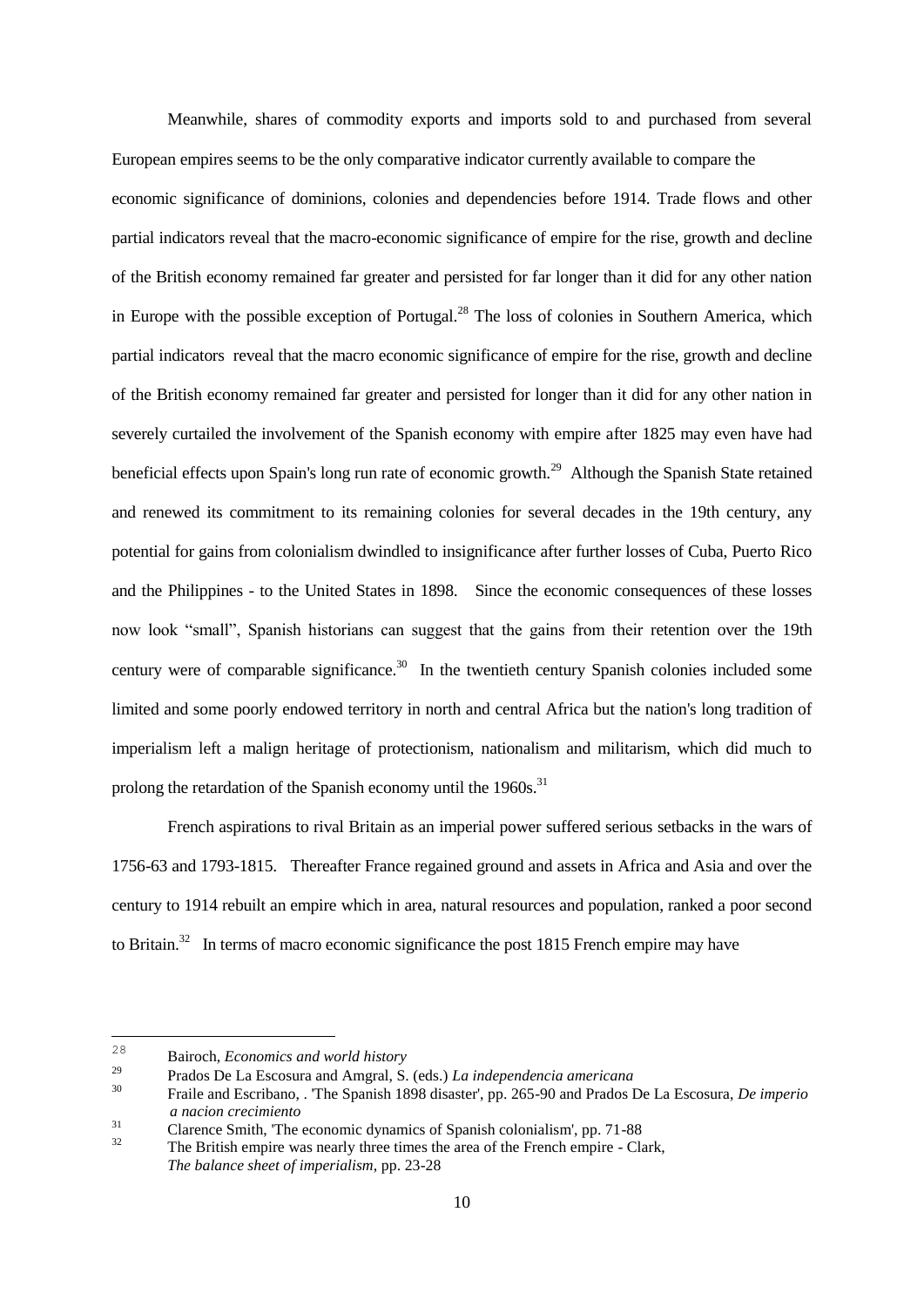contributed even less to domestic economic growth than the empires of Holland and Portugal.<sup>33</sup> For the majority of European economies (particularly Italy, Germany and Belgium) who entered into imperialism in its final phase 1892-1903, but also for other states which had retained rather small and economically insignificant territories and populations overseas) the economic case for any involvement in colonization over the  $19<sup>th</sup>$  century now lacks any expost credibility.<sup>34</sup> Even at the time economic justifications for imperialism looked spurious simply because the shares of their national wealth and populations included within the boundaries of the poorly endowed empires of latecomers was tiny and any potential losses of national income (emanating even in worst case scenarios from disengagement) could only have been negligible.<sup>35</sup>

Liberal observations that the overall scale of imperial enterprise had become rather tangential for Italian, German, Belgium, Spanish, Portuguese and French economic progress, carried less currency for the Dutch and even less conviction for the British cases - if only because the material gains from empire looked tangible for certain regions, industries and for politically powerful groups within those Protestant kingdoms. Nevertheless the overall economic significance of empires for the long run development of these two economies (indeed for any national economy) is best exposed by a three column tabulation designed to show the relative scales (ratios) of commodity, factor and fiscal flows within the home economy compared to flows to and from the domestic economy and its empire which can in turn be contrasted with flows between the home country and the rest of the international economy. In every European case, for which data is available, interconnexions through (i) the export and import of goods and services, (ii) migration, (iii) net flows of returns on investment overseas (interest, profits and dividends) and other economic connexions with the rest of the world economy look immeasurably more important than links with empires. Even for Britain (the European economy most interconnected with its colonies and dominions overseas) economic relations with countries and

<sup>33</sup> <sup>33</sup> Brunschwig, *Mythes et realités de l'imperialisme colonial francais* and Marseille, Empire colonial et capitalisme francais. We are grateful to David Fieldhouse for the reference to Marseille.

<sup>34</sup> Snyder, *Myths of empire*

<sup>35</sup> Especially for Italy see Federico, 'Italy's late and unprofitable forays into Empire' pp. 377-402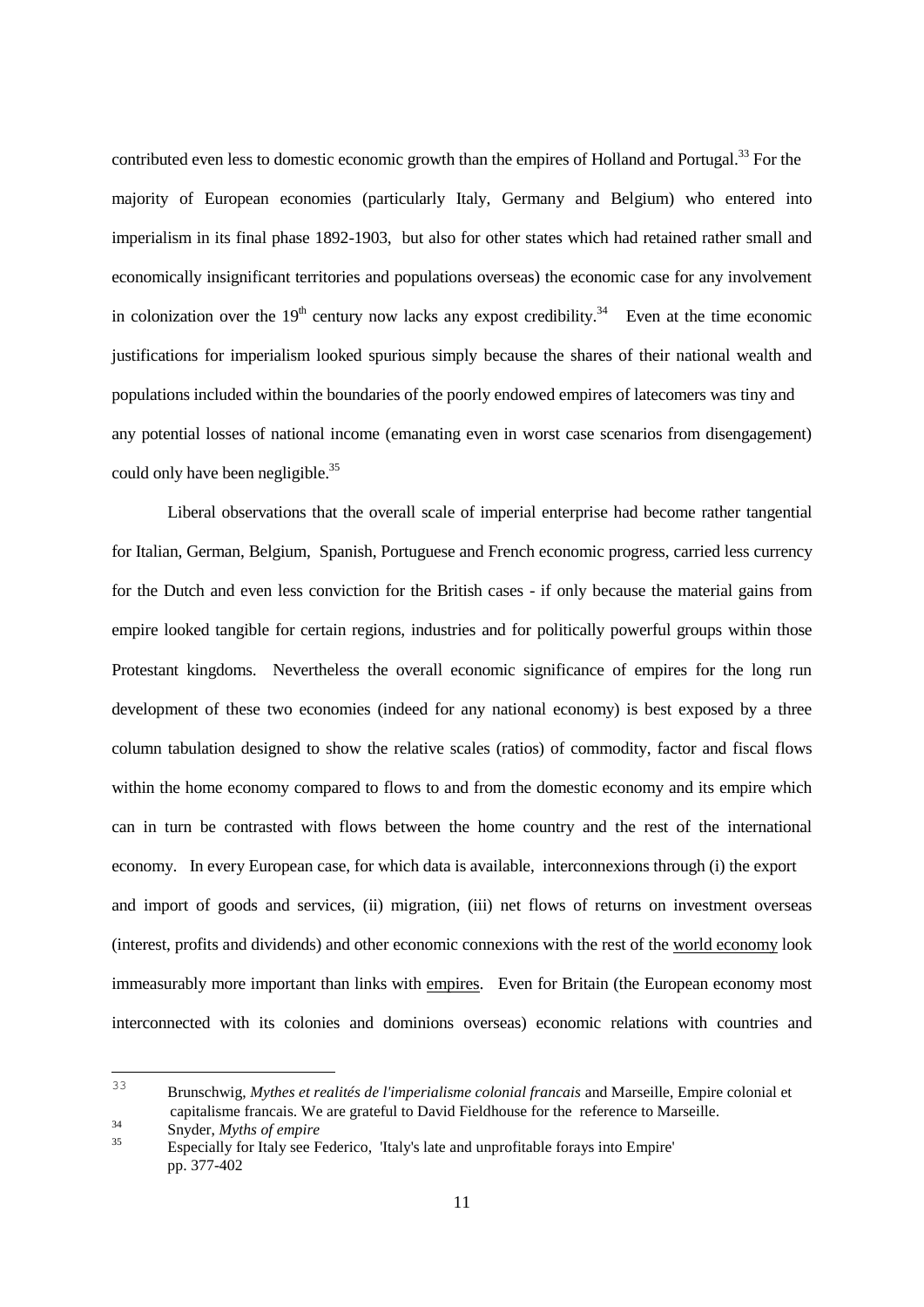territories outside the empire remained more important by a large, if diminishing, margin throughout the long nineteenth century, 1815-1914.<sup>36</sup>

This data is relevant for the counterfactual question of how and to what extent might the development of particular economies have changed if European states had relinquished political control over their colonies and dependencies overseas sometime before 1914? Probable sequences can only be discussed by specialist historians with the empirical knowledge required to engage in conjectures about paths and patterns of national (including colonial) economic histories that they understand. Pessimistic scenarios generate assertions that: colonies granted independence could have fallen into anarchy (a popular British perception about withdrawal from India in Victorian times); that independence would have led to higher tariffs against exports from metropolitan and other European economies; that colonies uncoupled from imperial rule could only have developed more slowly and thereby lowered overall levels of world trade.<sup>37</sup>

Some combination of protectionism with slower growth seems to be a more realistic conjecture to pursue. On this assumption a paradigm paper by Edelstein offers estimates for the short term decline in national income that might *counterfactually*, have followed from loss of political control over the very largest of European empires overseas - the British empire. His estimates come to somewhere between 1.6 per cent and 4.3 per cent of national income for 1870 and 4.9 per cent to 6.5 per cent for 1913. These ratios are not small. They depend, however, upon a specified set of assumptions about tariff rates, elasticities of demand and levels of trade that might have been obtained in the absence of British rule and influence. This implies they are upper bound numbers because the resources used to produce exports for the colonies are assumed to have zero opportunity cost and are not reallocated, in Edelstein's heuristic model, to their second best alternative uses.<sup>38</sup> Yet the example of Spain after the loss of Cuba, the Philippines and Puerto Rico in 1898 shows how quickly Spanish exporters recovered from the sudden loss of protected markets.<sup>39</sup> There is no reason to suppose that the more flexible and efficient

 $36$ <sup>36</sup> Bairoch, *Commerce extérieur* is the best source for European data - see Nunez (ed.) *Debates and controversies*, pp. 42-53.

<sup>&</sup>lt;sup>37</sup> The taxonomy of these arguments is critically appraised in Cain, 'Was it worth having', pp. 351-376

<sup>&</sup>lt;sup>38</sup> Edelstein, 'Imperialism: cost and benefit', pp. 197-216

<sup>39</sup> Fraile, *Industrializacion*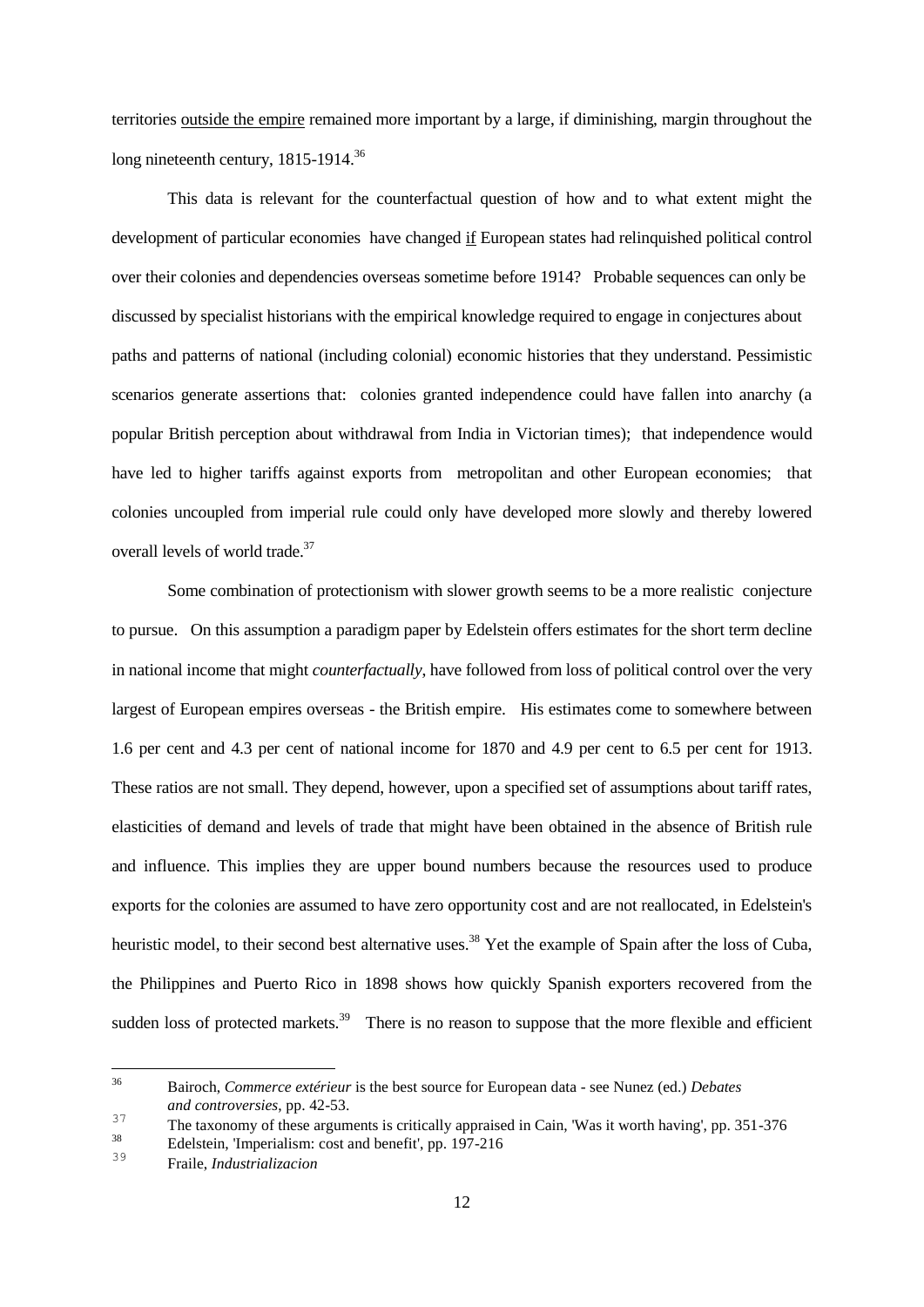export industries of Britain, France and Germany (even Portugal) would not have adjusted even more readily to a "phased withdrawal" from empire or any involvement in imperial enterprise over the second half of the long nineteenth century.<sup>40</sup>

For that period it is, moreover, difficult to find examples of imports from European empires that could not be procured from non imperial sources at similar and (for several `exploited' European populations) at lower prices. To sum up: plausible estimates for the net benefits derived by the British and other economies from trade with their empires suggest that after mid century the net benefits could not have been other than "small" - possibly as low as 2 per cent of gross national products. If that argument can be sustained for Britain, it follows that during the liberal order, the gains from trade accruing to European economies with a far more limited involvement with empires (especially Italy, Germany and Belgium) but also Portugal, Spain, France (and even for Holland) could be represented as negligible and dispensable.<sup>41</sup> This conclusion does not preclude interesting variations across countries, changes through time or deny that colonial markets and sources of supply could be important, for some European regions (such as rural Castile); for some cities (e.g. Barcelona and Amsterdam) and for particular industries, (Catalan cotton textiles, Portuguese shipping and for ship building, and textile production in Holland) and the fact that the gains accrued to elite groups in Europe who profitted from the retention of empires.<sup>42</sup> The multiplication of local examples does not, however, aggregate to macro economic significance.

Proponents of empire (then and now) insist, however, that the diffusion and maintenance of a liberal international economic order depended on the Pax Britannica, which in turn rested upon the existence of a British Empire, and that Europe's gains from trade (flowing from the survival of that empire) must have been correspondingly greater. They will claim that local economies in Asia, Africa and Southern America could have become less developed and more delinked from international trade

<sup>40</sup> Lains, *A Economia Portuguesa*

<sup>&</sup>lt;sup>41</sup> The Dutch case is perhaps almost analgous to the British - Van der Eng, 'Exploring exploitation', pp. 235-264

<sup>42</sup> Doyle, *Empires*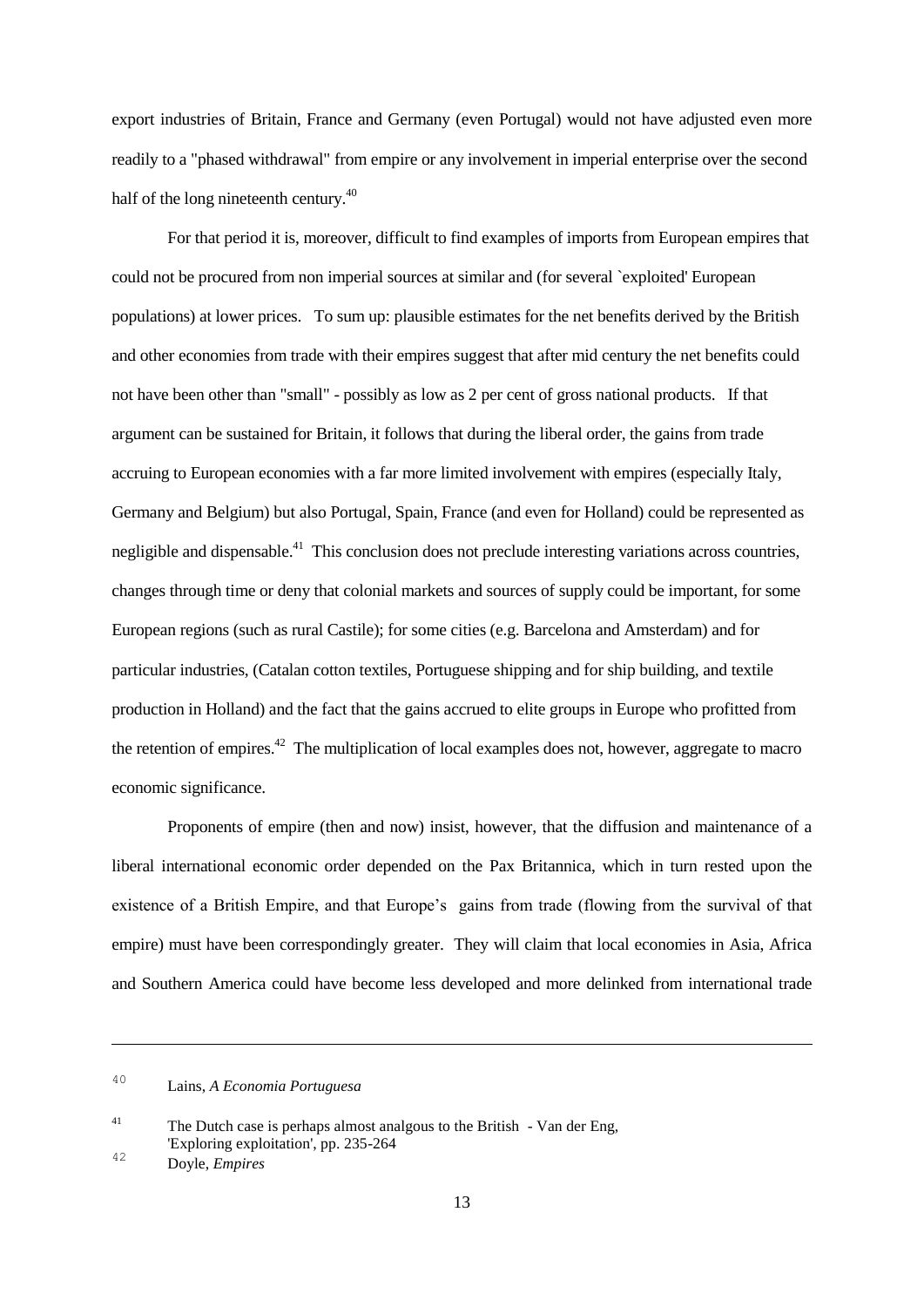and specialisation in the absence of colonial rule.<sup>43</sup> Writing after decolonisation, historians from other continents dismiss these views as Eurocentric and are inclined to counterfactuals that posit optimistic scenarios for the growth of decolonized territories.<sup>44</sup>

Other elements of the balance sheets include the flows of benefits accruing from the migration of labour and the investment of capital in Europe's empires overseas. For labour, the British empire acted as a safety valve for the unemployed and source of upward mobility for ambitious and potentially unruly Celts from Scotland and Ireland. As places of settlement for underemployed agricultural labour, Italian and Spanish colonies turned out to be disappointing venues for emigration and the large scale migration to Cuba only occurred after that colony became independent<sup>45</sup>. Return flows of remittances seem to be higher from migrants employed in the United States and the independent republics in Southern America.

Two features of intercontinental factor flows now seem reasonably clear. Firstly, neither colonies nor dominions emerge from British, Dutch, French and Italian statistics as particularly well favoured destinations for emigrants or for the flow of savings placed outside their home economies by British or Dutch, let alone by French, Portuguese and Spanish investors.<sup>46</sup>

Secondly, the admittedly sparse data from business history lends no support to Leninist assertions that by the late nineteenth century imperial outlets had become necessary to stave off diminishing returns to capital invested within Western Europe.<sup>47</sup> It also undermines the counterpart assumption that "supernormal" profits accrued to funds placed within safer imperial locations, where, in theory at least, colonial power could have been deployed to secure "exploitative" rates of profit for European capitalists.<sup>48</sup> Tabulations for British, French and Dutch stocks of capital invested overseas in the early twentieth century do not display any marked preference on the part of European investors for imperial compared to foreign locations.<sup>49</sup> And although there are examples of extremely high profits

<sup>43</sup> Kennedy, *The rise and fall of the great powers*.

<sup>44</sup> See, Blaut, *The Colonizers model of the world*, and Adas, *Machines as the measure of men*

<sup>45</sup> Sanchez Alonso, Las causas de la emigracion

<sup>46</sup> Baines, *Emigration from Europe*

<sup>47</sup> Barratt Brown, *The Economics of imperialism*

<sup>48</sup> Fieldhouse, *Economics and empire*

<sup>49</sup> Davis and Huttenbuck*, Mammon and the pursuit of empire*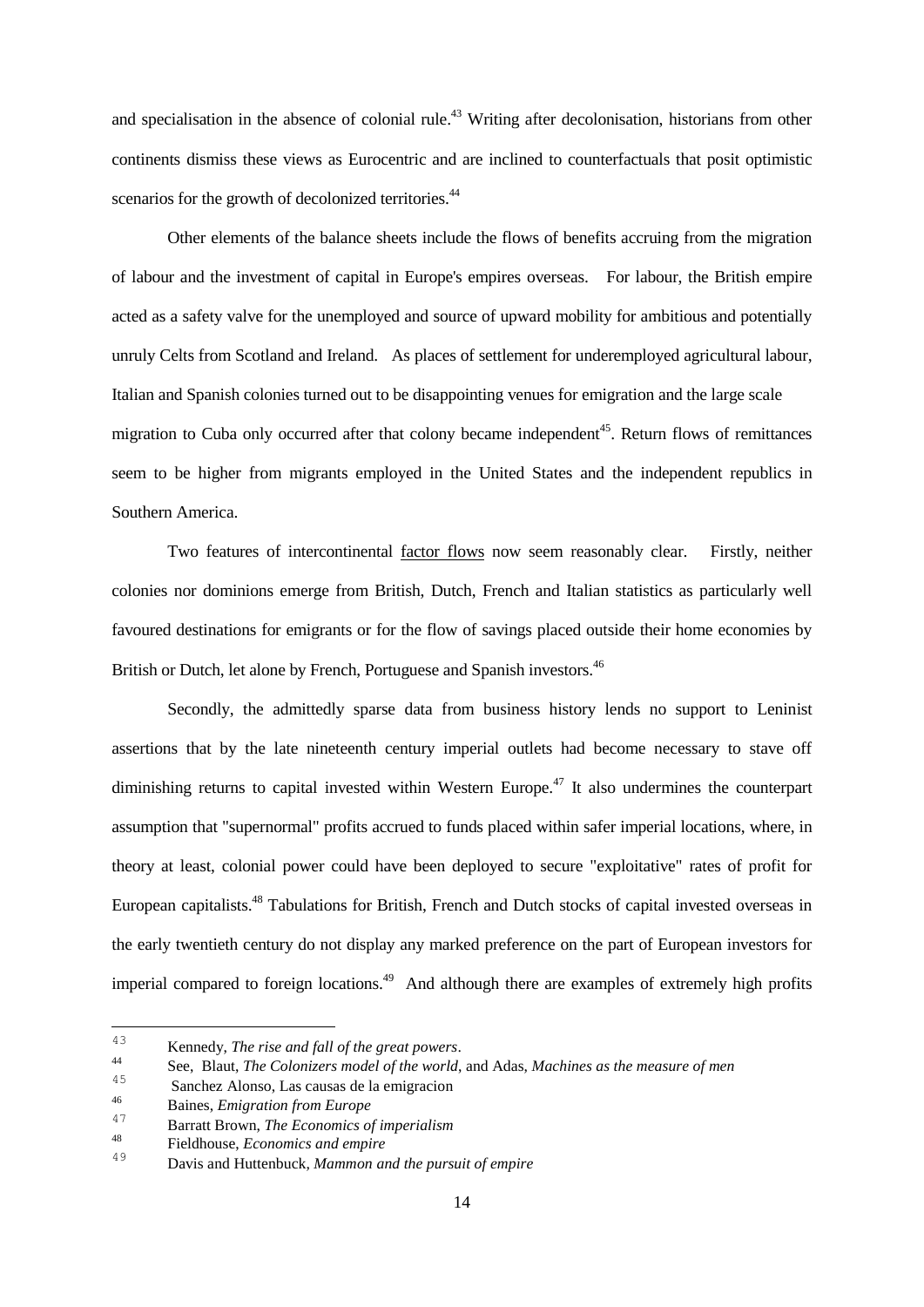accruing to risky private ventures in several European empires, modal rates of return on either portfolio and/or direct investment do not seem (on admittedly limited evidence) to have been extraordinary.<sup>50</sup>

Meanwhile, there is a much debated view that the massive outflows of investible funds allocated to the rest of the world (including the British and French empires) operated to retard the structural adjustments required for the long term growth of domestic industry in Western Europe. In short there is now a presumption for the United Kingdom and France (and perhaps also for Portugal and Holland) that significant shares of both public and privately funded capital formation undertaken to acquire, develop and defend imperial possessions overseas may have generated sub optimal returns and slower growth for some European economies. That is why Hobson's prediction, (made as early as 1902), that investment at home (or overseas in independent countries outside European empires) would turn out to be a superior allocation of capital for a nation's economic growth seems unequivocally clear for Germany and Italy whose imperial assets were expropriated without compensation following defeats in the two world wars of the twentieth century.<sup>51</sup> Spanish property in Cuba, the Philippines and Puerto Rico was not expropriated by the United States in 1898 and the measurable losses from that defeat do not appear to have been particularly large. $52$ 

Fiscal balance sheets must also be scrutinized. After 1873 taxes levied to retain, expand and defend the British, French, Portuguese and Dutch possessions overseas increased at rates which worried governments and strengthened the case made by liberal critics that the costs of empires to metropolitan taxpayers may have exceeded the benefits that they received by discernible and growing margins.<sup>53</sup> Alas (and despite an abundance of budgetary records), for most states the "fiscal burdens" of empire are not simple to define, amenable to measurement and are certainly not easy to relate to compensating streams of economic, strategic, psychic and other benefits from empire accruing to metropolitan economies and societies over time.

<sup>50</sup> Bairoch, *Economics and world history*

<sup>51</sup> Hobson, *Imperialism*, Federico, 'Italy's late and unprofitable forays into empire', and Kennedy, *Industrial Structure*

<sup>52</sup> Fraile and Escribano, 'The Spanish 1898 disaster', pp. 265-90 and Maluquer De Motes, J., 'El mercado colonial antillano', pp. 64-73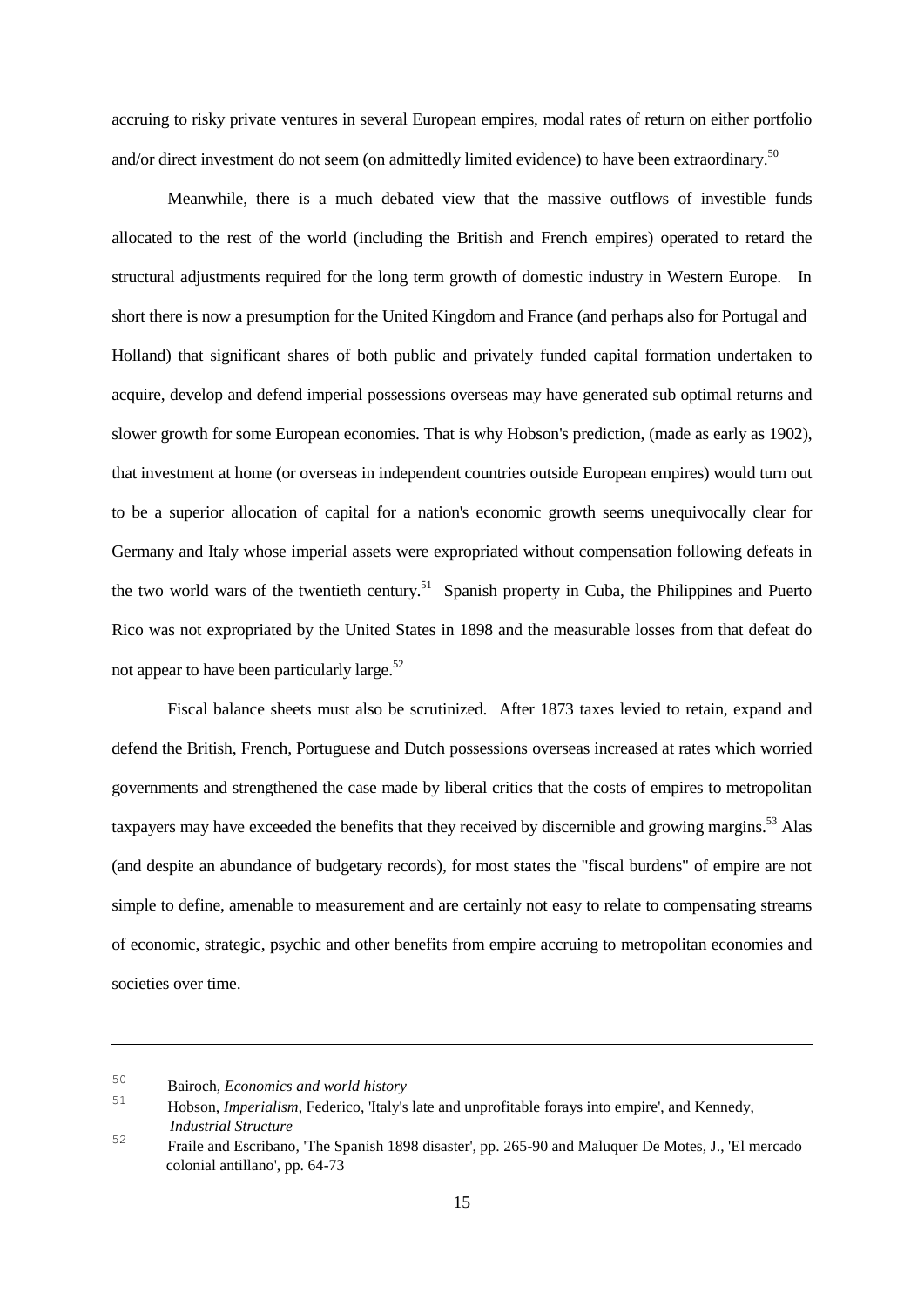Annual outlays made by metropolitan governments on behalf of their empires can usually be estimated. Very large shares of public expenditure for this purpose consisted of the military and naval costs of imperial conquest, pacification, and thereafter for law and order and for the defence of colonies and dominions from threats of enemy attack. Initial or threshold costs of acquiring territory, bases, populations and resources overseas usually appear in national fiscal data as once and for all outlays on warfare (e.g. as the costs of say an Algerian, Maori or Ethiopian war). Pacification could, however, take many years and the opportunity costs of manpower and other resources "used up" in conquest are usually regarded as bygones by governments, prone to draw lines under past records of profligacy. Unless expenditures upon conquest had been funded by borrowing, they matured in official perceptions and accounts into "sunk" costs and usually disappear from view.<sup>54</sup> Except that is, in the British case where the presence throughout the liberal era of a extraordinarily large national debt with massive debt servicing obligations (absorbing 56 per cent of tax revenues in the 1820s), serves to remind historians how costly the acquisition, extension and retention of the British empire had been.<sup>55</sup>

Although acceptable assumptions can be made in order to estimate governmental allocations for their empires, the problems of reclassifying the military and naval expenditures made by European states into annual outlays "required" for the defence of the metropolis and its overseas trade on the one hand, and expenditures incurred for the protection of possessions, located beyond the borders of national states on the other, are not easily surmounted. What seems clear (with the possible exceptions of India and Indonesia) is that the economies and populations of nearly all European colonies and dominions contributed very little towards the costs of their own defence from external aggression or from internal insurrection. Furthermore, in some cases (e.g. Italy and Portugal) a scrutiny of budgetary accounts reveals that the taxes levied upon indigenous populations and economies covered only fractions of all public expenditures incurred for civil administration and public investment in infra-structural facilities and services required for their governance.<sup>56</sup>

 $55$  O'Brien, 'The security of the realm', pp.61-72<br> $56$  I gins. An assessment of the Pertuanage African g

 $53$ <sup>53</sup> Thornton, *The imperial idea and its enemies*

<sup>&</sup>lt;sup>54</sup> Hobson, *The wealth of states*, contains an excellent discussion of these problems

Lains, An account of the Portuguese African empire', pp.235-264 and Federico, 'Italy's late and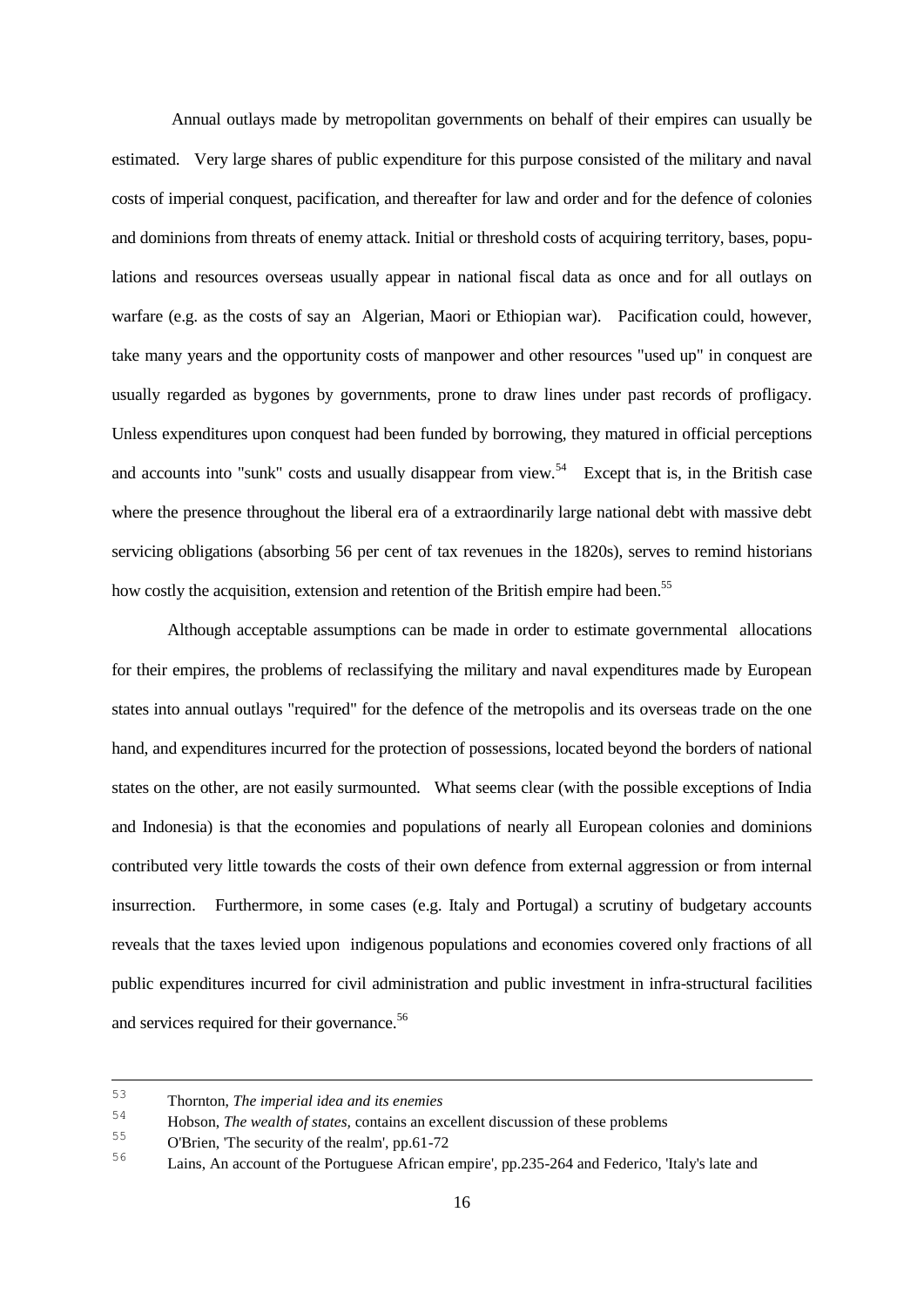Expenditures by the European governments on troops, sailors, weapons, equipment, fortifications, bases, warships, etc. might in theory be divisible into the proportions required for the defence of the metropole and its trade on the one hand and allocations for the protection of its dominions and colonies overseas on the other. In practice that distinction became more blurred in the perceptions of kings, statesmen, admirals and generals responsible for strategic planning. Historians of the Romanov and Habsburg empires are prone to argue the distinction is without real historical meaning or sense for empires overland.

In 1936 Grover Clark produced some data designed to show that annual expenditures by the British, French, Italian, German and Japanese governments on the formation of capital in their colonies and upon the armies and navies required for the protection of imperial commerce exceeded by a large margin any possible gains from imperial trade. For example in one of his calculations, Clark assumed that the expenditures by the French government on the military and naval capacity required to protect commerce with its empire would be proportionate to the share of total French trade conducted with the colonies between 1894 and 1934. To that sum he added direct expenditures by the French government on civil expenditures in the colonies. His figures show that total outlays funded by taxpayers amounted to 21% of the gross value of the total colonial trade.<sup>57</sup> Other historians have complicated and lengthened the fiscal balance sheet by arguing that the "voluntary" contributions of manpower and other resources made by the dominions and colonies towards the defence of France and Britain in the course of four years of warfare against Germany and the Central Powers, 1914-18, represented some recognition that the metropole had borne the burdens of imperial defence in peacetime and could not be expected to meet the entire cost of repelling German armies and navies in wartime.<sup>58</sup>

Loyalty to motherlands matured into priceless assets, but that does not imply that empires carried "disproportionate" shares of the costs incurred to defeat the Kaisereich, or that wartime contributions from the colonies and dominions somehow (and in clear economic terms) compensated for

unprofitable forays into empire', pp. 352-76

<sup>57</sup> Clark, *The balance sheet of imperialism*

<sup>58</sup> Offer, "The British empire, 1870-1914", pp. 215-38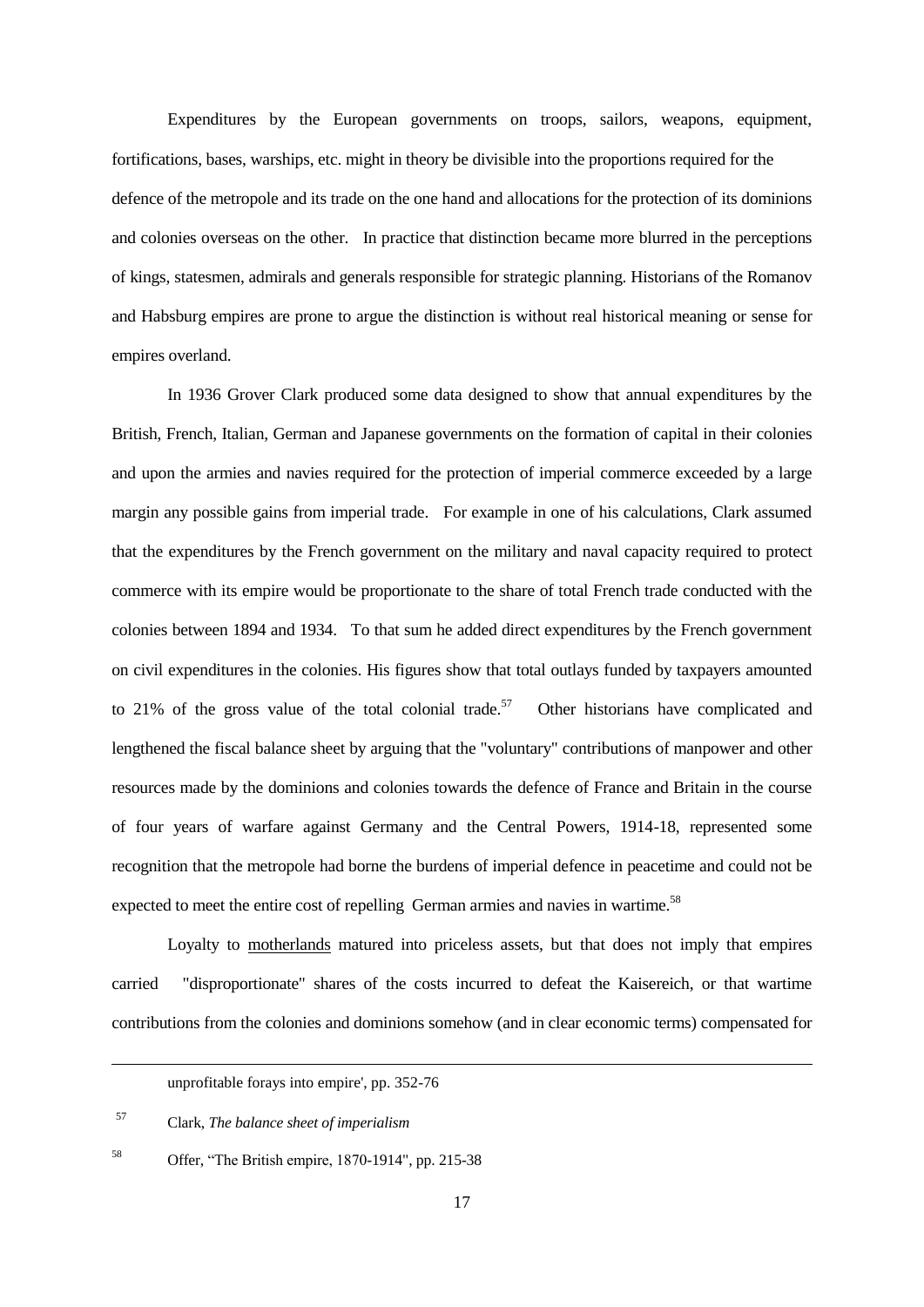the higher levels of taxation imposed on British, French, Dutch and other citizens for imperial defence for many decades before 1914. Furthermore, persistent obfuscation of any clear distinctions between the defence of European homelands and the protection of their imperial assets overseas led to a political and cultural context in which for several decades before the Great War, Britain's strategic planning remained too detached from involvement with the balance of power on the mainland of Europe. British statesmen failed to forge the diplomatic alliances and to build up the military forces required to deter German aggression. On this kind of open-ended historical accountancy, British, (and French and Dutch) pre-occupations with empire overseas can be represented as failures of the liberal imagination, which added up to the most costly strategic error in European diplomatic history.<sup>59</sup>

These arguments will run and run. Meanwhile, it is surely pointless to deny that the extension and defence of European empires against threats of external aggression and internal subversion cost metropolitan taxpayers real money; and that throughout Europe such burdens increased following the unification of Germany in 1871. Furthermore, the incidence of such taxes was not calibrated to fall upon the incomes of taxpayers who derived most of the material gains from state expenditures on possessions overseas. All in all the fiscal costs of European empires are not easily defined or measured because public goods, like defence and diplomacy cannot be readily accommodated into a framework of cost-benefit analysis. There seem to be several unknowns, too many unpriceable externalities and strategic ramifications that are too widespread for the categories to contain measurable, as distinct from plausible, propositions about the allocations of metropolitan taxes for purposes of acquiring and maintaining empires overseas.

Resources could certainly be wasted in futile imperial conflicts and squandered in unprofitable diplomatic incidents (e.g. the wars between the United States and Spain in 1898 and Russia and Japan in

<u>.</u>

<sup>59</sup> Beckett and Gooch, (eds.), Politicians and defence.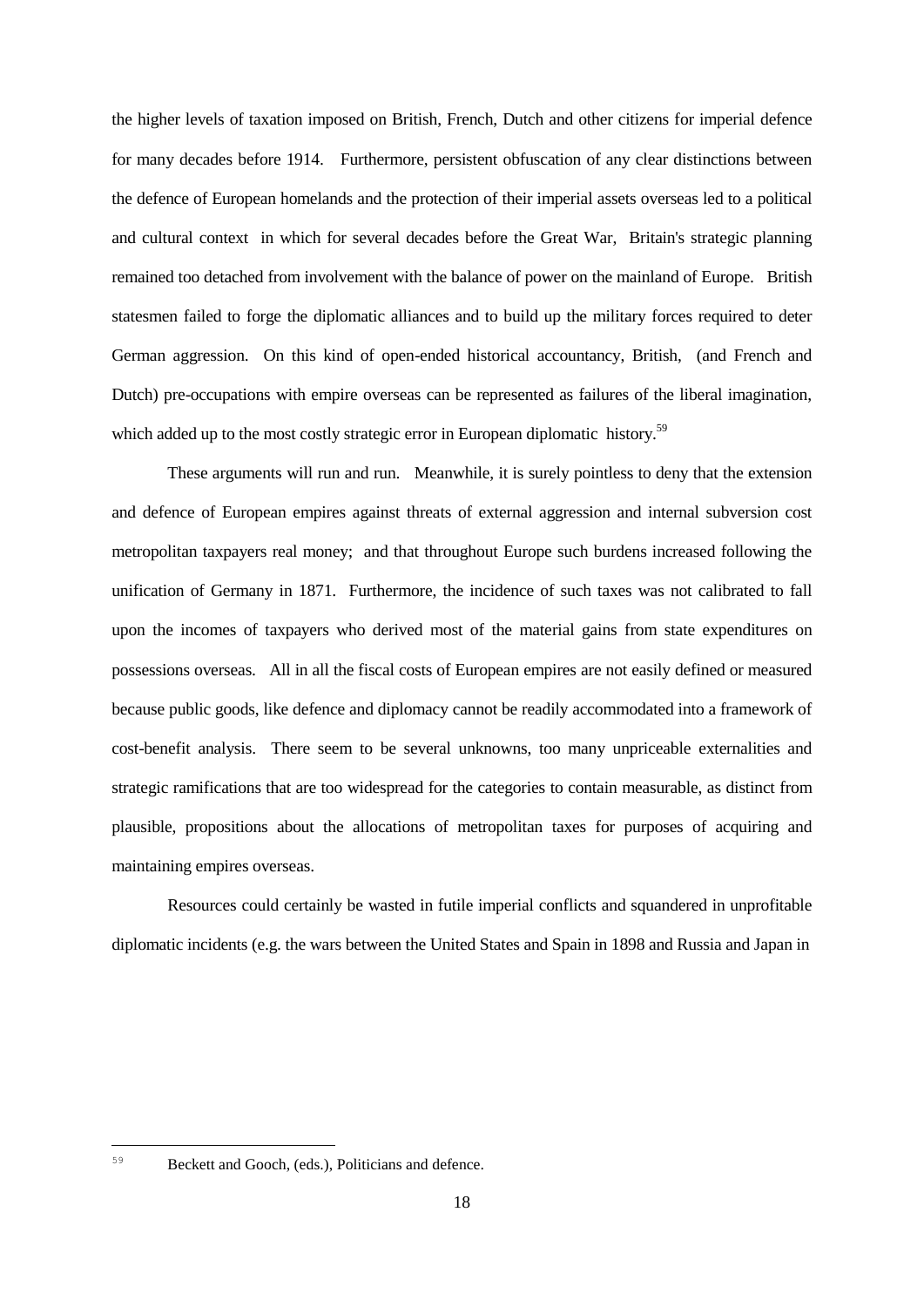1904 as well as the Moroccan crises of 1905 and 1911).<sup>60</sup> Yet before 1914 the volume of resources allocated year after year by European governments specifically and clearly for the maintenance and defence of empires could not have constituted anything other than "smallish" shares of their national products. Represented in the most unfavourable light as lost opportunities for investment within metropolitan economies, the shares of domestic capital formation hypothetically foregone might be depicted as relatively large in the British case but much smaller for other European powers.<sup>61</sup>

To sum up: between 1846-1914 European powers extended, maintained and defended empires overseas "on the cheap". Radicals at the time suggested, (probably correctly) that a phased withdrawal from formal rule would not have resulted in diminished gains from trade, lower returns on investment overseas, or any closure of opportunities for emigration. Historians now recognize that some (but perhaps no sharp) reductions in tax burdens might have followed from decolonization. In a free trade world of integrating factor markets and stable arrangements for international payments, at best empires had become economically irrelevant for the long run development of Europe. Paradoxically, empires were growing, and the recently elaborated agranian interpretation of the First World War provides a structural explanation for why that occurred. The increasing independence of major European economies on imported food and raw materials rendered their populations vulnerable to blockade and inclined their governments to maintain, even strengthen, links with empires and also to challenge Britain's long established hegemony at sea by the build up of rival European, American and Japanese navies.<sup>62</sup> Colonial disputes certainly played their part in the slide towards the most costly war in our continents history basically by obstructing and obfuscating the formulation of diplomatic and strategic policies required to maintain an effective balance of power in Europe.

-

<sup>60</sup> Keylor, *The twentieth century world*

 $\frac{61}{62}$  Hobson, The wealth of States

<sup>62</sup> Williamson, 'Globalization, convergence and history', pp. 277-306 and Offer, *The first world war an*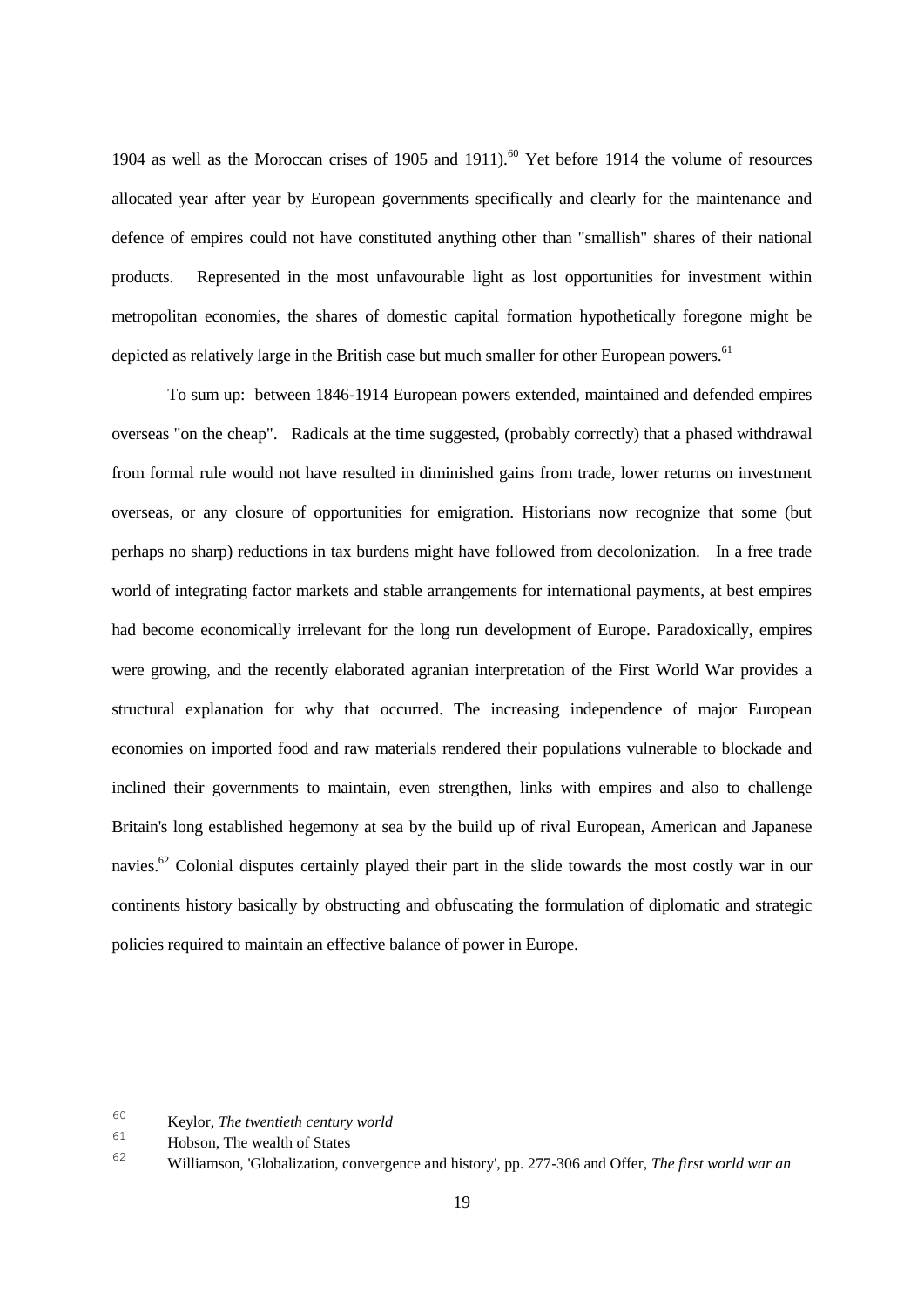# 4. Global Warfare, Neo Mercantilism and the Reintegration of European Empires from 1914 to the Treaty of Rome

The Great War, which effectively brought European expansion overseas to an end, can be represented as the third significant conjuncture (after 1497-92 and 1789-1825) in the history of European imperialism. Four years of destruction ended with Treaties of Versailles and Sevres, which (like the Treaty of Vienna a century earlier) redistributed the provinces and colonies of defeated nations (this time Germany and Turkey) among the victors, France, Britain and Italy; dismembered the Habsburg Empire and created the independent republics of Poland, Finland, Latvia, Lithuania and Estonia from territories of the Romanov Empire.

In 1919 victorious European states assumed responsibility for larger empires and dependencies at a time when the international economic order began to move rapidly away from the lightly regulated arrangements for commodity trade, capital movements, technology diffusion, labour migration and transfers of payments across frontiers that had characterised international commerce for several decades before 1914. Of course, tendencies towards a "new protectionism" can be observed in the laws effecting foreign trade and payments promulgated by several governments between 1876 and 1914. Almost everywhere, (including Britain), lobbies and ideologies, worked to undermine the liberal order that had promoted integration and more efficient international economic relations for three decades after 1846. Although free trade had existed only as an "untried utopia" and political constraints on flows of commodities, services, capital, labour and technology around the world economy certainly increased over the last quarter of the nineteenth century, in general tariffs and other controls remained bounded enough to allow for the continued expansion of international commerce and factor mobility right down to the outbreak of war in 1914. Indeed the years 1899-1913 witnessed an upswing in the growth of trade, capital flows and migration that was only surpassed in scale and intensity by the famous, long boom, 1948-73, that formed the economic background to decolonization after the Second World War. <sup>63</sup> Before the Great War opportunities to trade and invest within the international economy as a whole

*agrarian interpretation*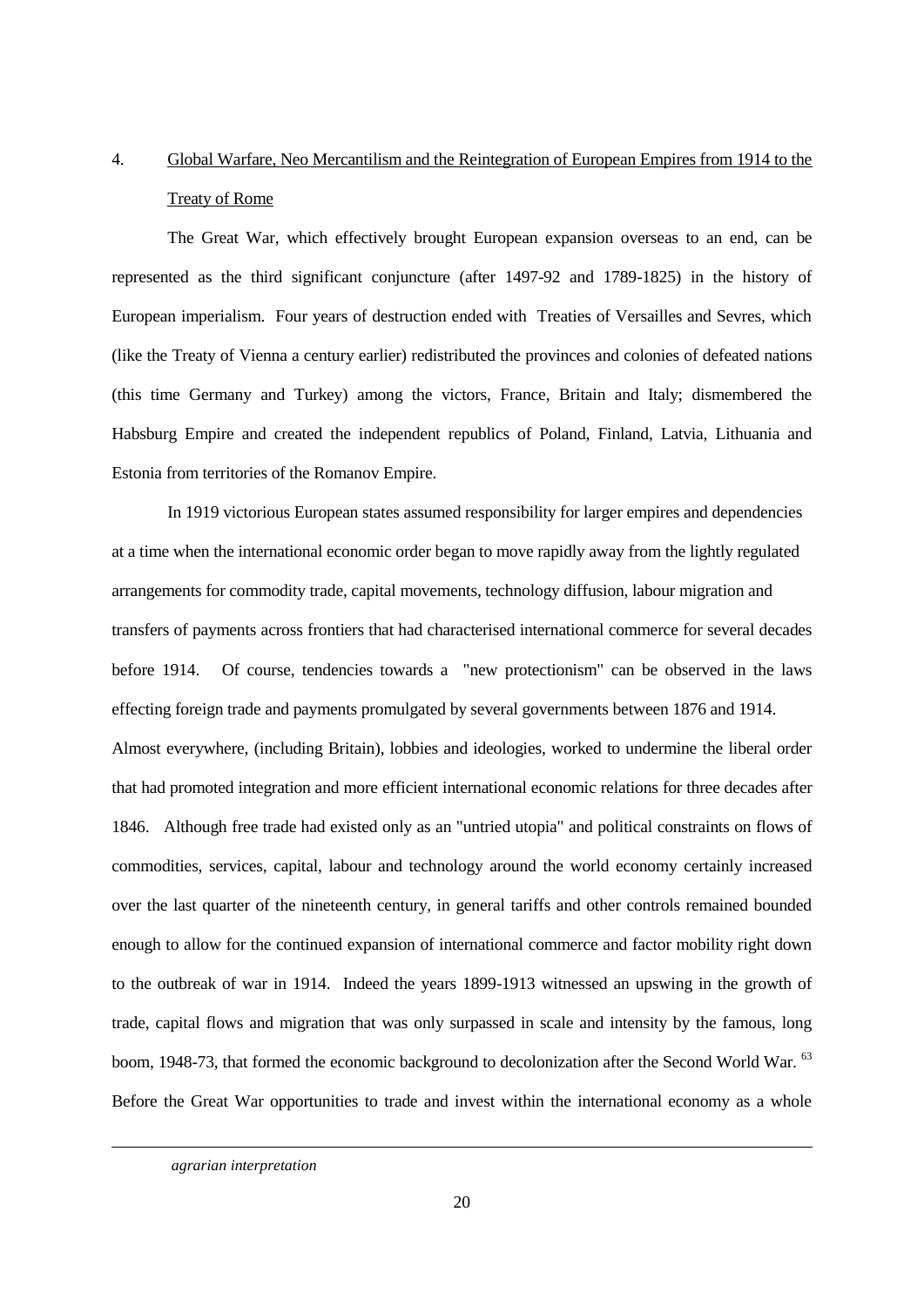continued to be relatively unconstrained and economic arguments for closer imperial integration that emerged even before the end of the nineteenth century, did not seem compelling enough to shift European commercial policies in radically new directions. For more than a decade after la fin de siècle, the appeal of empire looks more atavistic and xenophobic than material.<sup>64</sup>

Unfortunately, the Great War pushed almost all European economies towards autarky, constricted the political boundaries of commodity and factor markets and reintroduced serious military considerations into the discourse about the costs and benefits of empires. That occurred because during and in the wake of war, sales of exports, the procurement of food, raw materials and military goods, the recruitment of manpower from protected and secure sources of supply provided by colonies had become "strategic necessities".

Colonial contributions to metropolitan war efforts cannot have accounted for more than a fraction of the total resources allocated by the victorious alliances of Britain, Russia, America, France and other European powers to defeat Germany and the Central Powers in the First World War. Nevertheless, a war on that scale is not easily factored out of economic assessments of empire. At very least, the course, costs and consequences of the Great War altered European perceptions and changed the parameters within which the economics of empires came to be discussed. First and foremost ideological and popular support for strengthening imperial connexions became far stronger as a result of bonds forged during four to five years of shared sacrifices for the defence of mother countries. Ties with kith and kin and an already deepening sense of responsibility towards "our" people and territories overseas all intensified in wartime. Secondly, the war disrupted intra-European trade and factor flows and promoted moves towards autarky across countries and led to greater degrees of reliance on imperial trade and investment among those European nations (Britain, France, Belgium, Holland, Italy, Spain and Portugal) who could opt for trade - within the frameworks of political security, protection, commercial regulation and monetary arrangements provided by networks of colonies, dependencies and dominions overseas. Thirdly the enormous costs incurred by European economies to mobilise for war and to

Betts, Europe overseas

 $\frac{63}{64}$  O'Brien, "Intercontinental trade and the development of the third world, pp. 75-133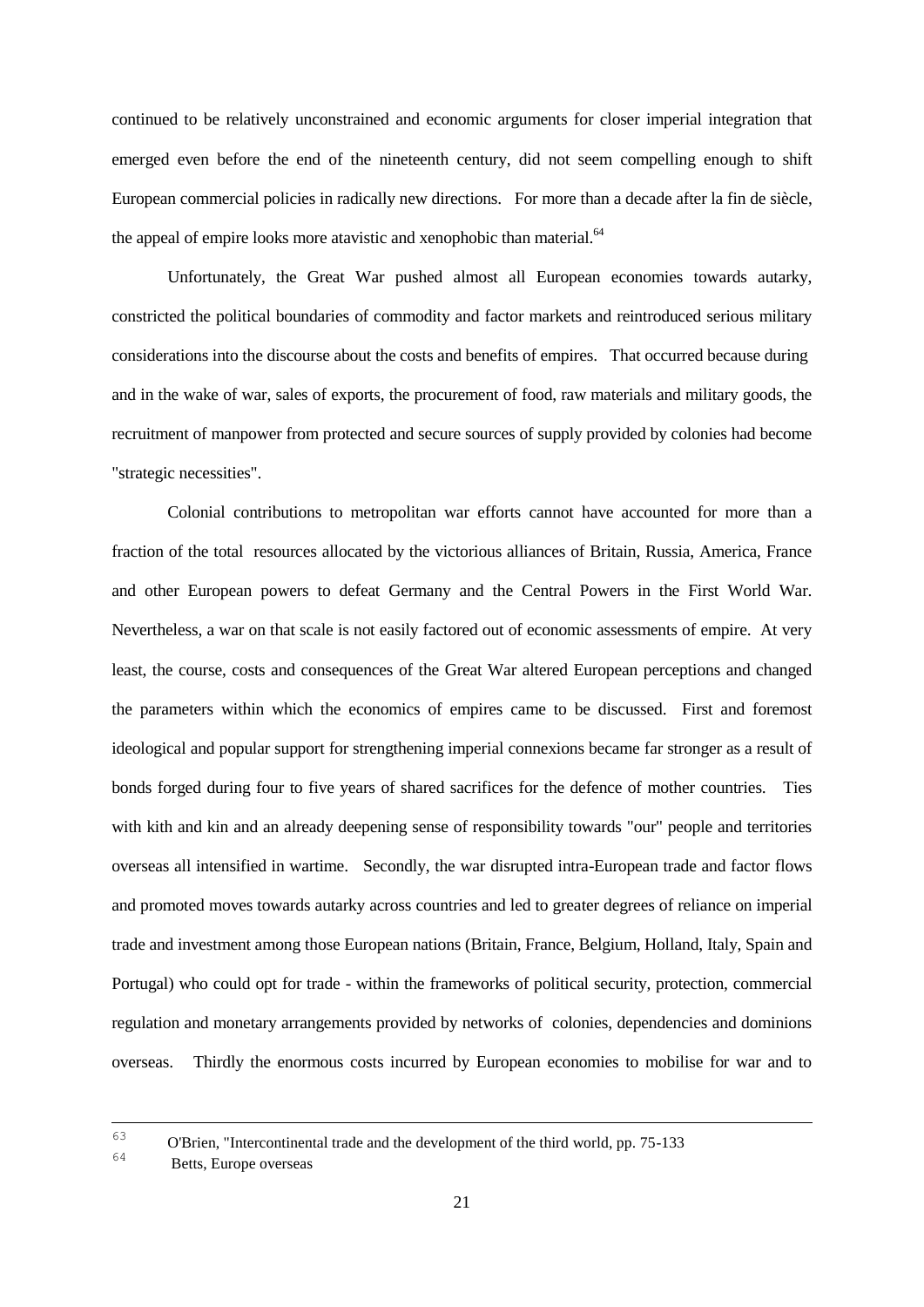demobilise for peace, the massive destruction of capital assets and the lost generations of dead and disabled workmen amounted to a sum roughly equivalent to four to five times Europe's national output

for 1913. <sup>65</sup> Even on the most favourable assumptions about prospects for renewed growth after the war, losses of that magnitude would have taken a generation to make up. More rapid rates of recovery often depended upon importing capital goods, raw materials and skilled manpower, which rendered foreign trade and/or capacities to borrow on international money markets even more important after than they had been before the Great War.

Unfortunately that expensive conflict not only depleted Europe's stocks of physical and human capital but seriously dislocated the system of international trade and payments upon which investment and future growth had depended. For many years after 1918 international economic relations continued to be afflicted by the consequences of the Versailles Treaty, by state controls enacted to wage war and above all by the malign legacies of financial strategies pursued by governments to fund massive expenditures on their armed forces between 1914-18. Although taxes per head had more than doubled in real terms) European states had borrowed most of the money they needed for warfare from their banks. Thus the problems of how to squeeze inflation out of the system and how to bring national price levels and paper currencies back into some kind of sustainable relationship with one another emerged as the major preoccupation of statesmen and central bankers in the post war years. <sup>66</sup> Their difficulties were compounded by the conjoined problems of inter-allied debts and German reparations. Political disagreements about the status of these debts led to recrimination among former allies (as well as deep resentment in Germany), which complicated the already difficult task of reconstructing an international trade and payments system. <sup>67</sup>

War also reinforced tendencies to protectionism, latent but evident before 1914. For example, the Versailles Treaty provided for the dismemberment of three multinational free trade empires and the

<sup>65</sup> Bogart, *Direct and indirect costs of the Great War*

<sup>66</sup> Feinstein (ed.), *Banking, currency and finance in Europe*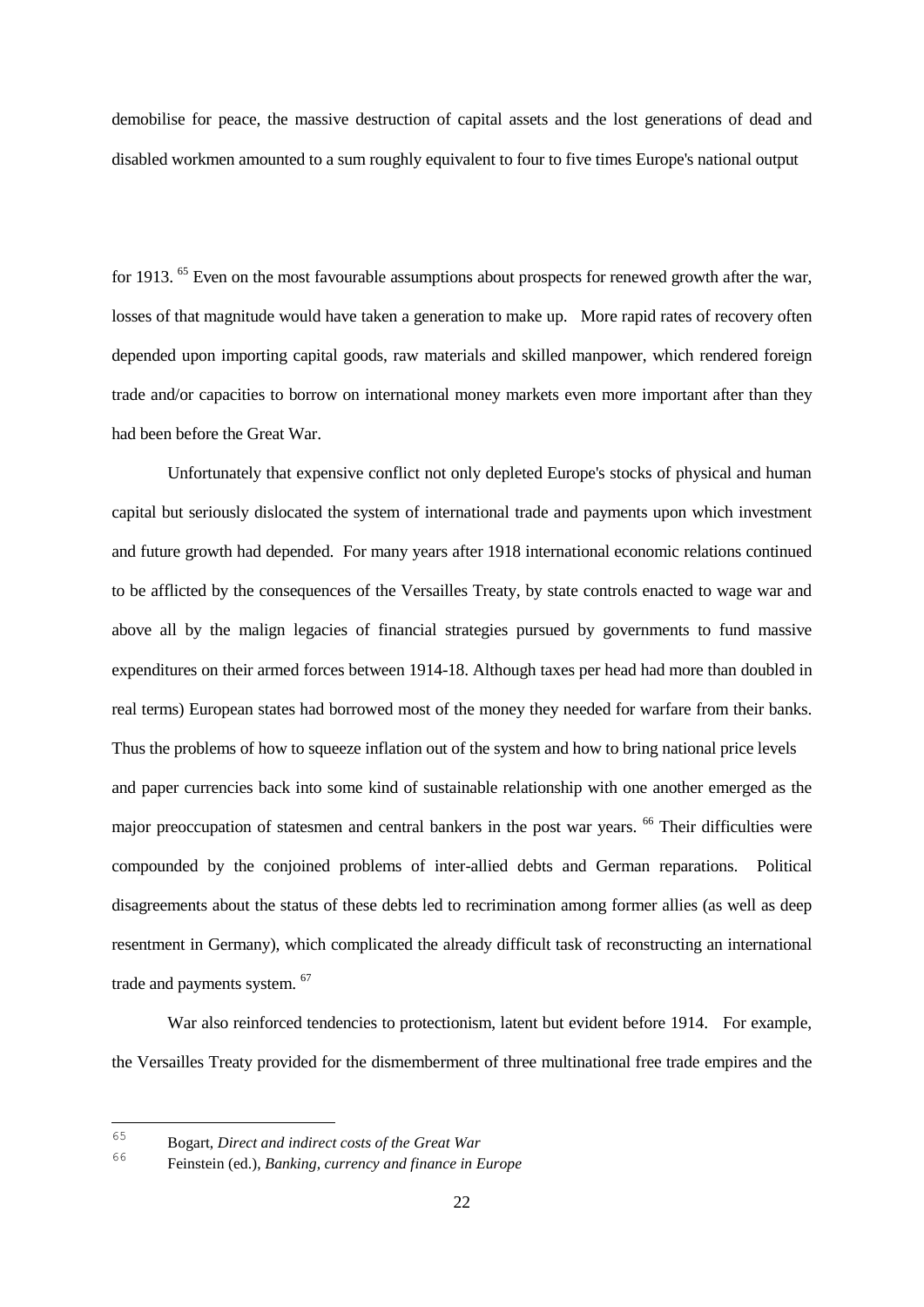creation of new states in Europe with autonomous control over tariffs and foreign trade. Cut off by blockades and exorbitant transportation costs from supplies of manufactured imports, a long list of countries embarked upon programmes of accelerated import substitution. At the close of hostilities when nationalist governments found their young industries under threat from renewed international competition, they raised tariff barriers. Self sufficiency in foodstuffs and raw materials, which also became a matter of national security in wartime, proved politically difficult to reverse once peace returned. <sup>68</sup>

While it would be impossible to predict how the international order might have developed without the catastrophe of the Great War, from the vantage point of that long boom in the world economy, from 1899-1914, there would seem to be no need to be other than optimistic about future prospects. Growth rates for production and foreign trade, for migration and capital flows across frontiers, had attained record levels. European economies seemed to be adjusting to the realities of international competition, including the appearance of Japan but more importantly to the rapid rise of the United States, which as early as the 1890s had emerged as the hegemonic industrial power of the twentieth century.

Europe's decline in relative terms became much more of a problem after a war which had witnessed massive destruction of human and physical capital, the exhaustion and pillage of the German and Austrian economies and the economic chaos which attended revolution in Russia. Meanwhile, wartime shortages had promoted the more rapid rise of several new industrial economies: notably the United States but also Canada and Japan and several economies in South America.<sup>69</sup> Called upon to face discontinuous jumps in the competitive position of American industry at a time of disorder in international economic relations, heightened levels of protection and recovery from the most costly war since Napoleon proved in the event to be too difficult for European capitalism and liberalism. By the 1930s the system had succumbed to depression, communism, fascism and to the

<sup>67</sup> Trachtenberg, *Reparations in world politics*

<sup>68</sup> Capie, *Tariffs and growth*

<sup>69</sup> Feinstein, Temin and Toniolo (eds.), *The European economy between the wars*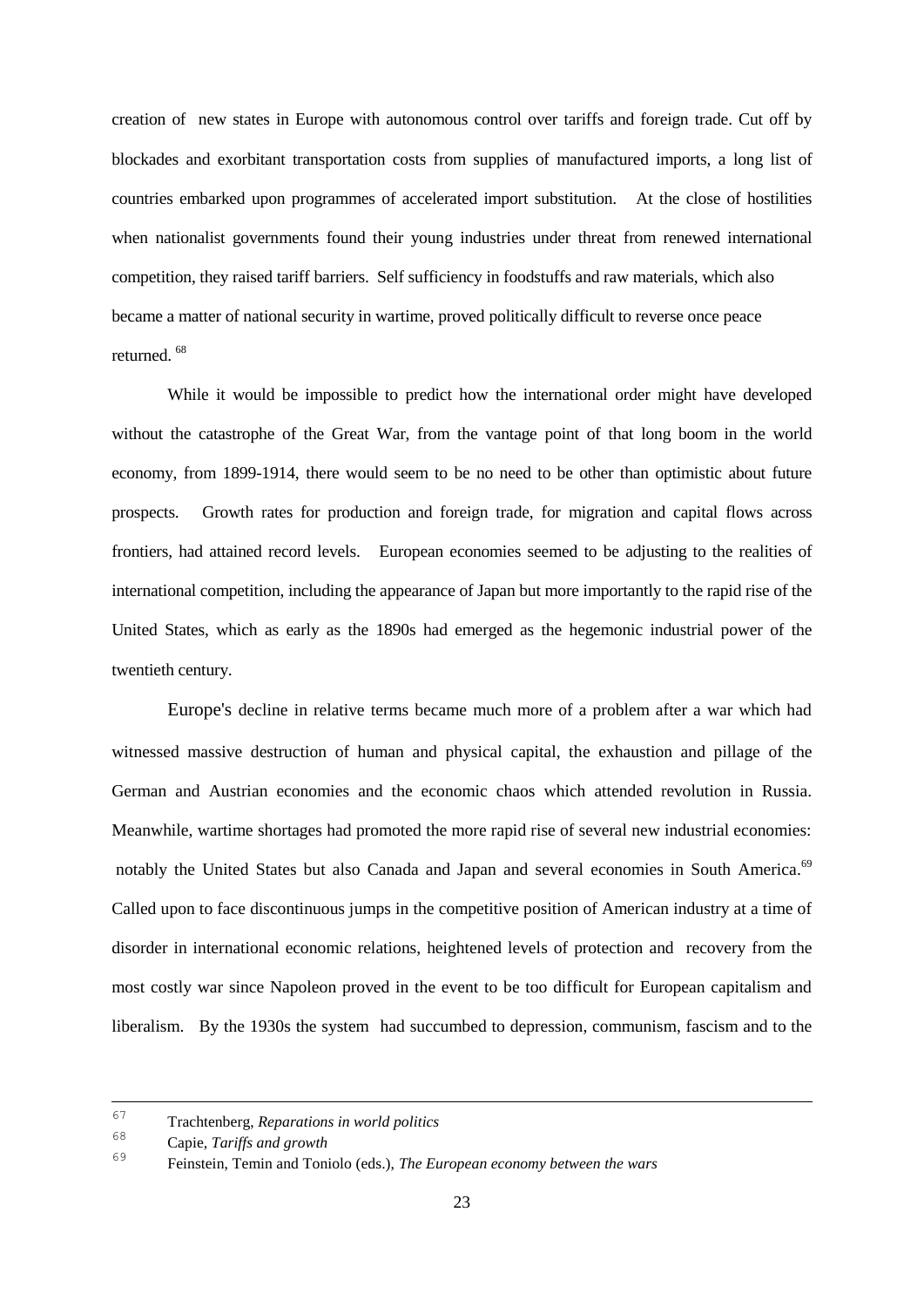implementation of programmes for imperial integration.<sup>70</sup>

Such programmes, forged during the war and evolving throughout the 1920s, came to the top of political agendas in the wake of the Great Depression and after the failures of statesmen and central bankers to reconstruct a viable international economic order, free from inflation with stable rates of exchange, moderate levels of protection and minimal interference by governments with flows of commodities, capital and labour across frontiers. Thus for several European economies (Britain, France, Portugal, Spain and Italy) imperial integration appeared as a viable substitute for a more open international order at a time when the growth of world commerce had slowed right down and trade across frontiers became afflicted with degrees of risk and instability not witnessed since the mercantilist  $era.<sup>71</sup>$ 

Then for the third (or perhaps the fourth time if thirty years of conflict over religion, 1618-48 is included in the chronology) another world war and its aftermath during the 'forties led on to rapid closure in the long history of political relations between European states and their colonies, assets and possessions overseas. Most of the changes in nature and scale of these connexions that flowed from the Second World War, 1939-45, (and the post war period of recovery) mirrored the experience of the Great War and its aftermath.<sup>72</sup>

For example, Spain and Portugal had remained neutral during both world wars. But in the great depression in the 1930s and during the period of warfare and recovery from destructive warfare that afflicted the international economy in the 1940s, their dependence on colonies as markets and as sources of supply for food, raw materials, minerals and fuel, increased as markedly as anywhere else in Europe. <sup>73</sup>Although Spain's connexions with its empire were much less than Portugal's, Franco's military rebellion which plunged Spain into civil war and isolation was launched from (and during its early stages funded with hard currency provided by) Spanish colonies in Africa.<sup>74</sup>

Between 1939-45 the manpower and resources of the entire British Empire were once again

 $70$ <sup>70</sup> Maier, *Recasting bourgeois Europe* and Broadberry, *The productivity race.*

<sup>71</sup> Zieburg, *World economy and world politics*

<sup>72</sup> Van der Wee, *Prosperity and Upheaval: The World Economy*

Lains, 'An account of the Portuguese African empire', pp. 235-64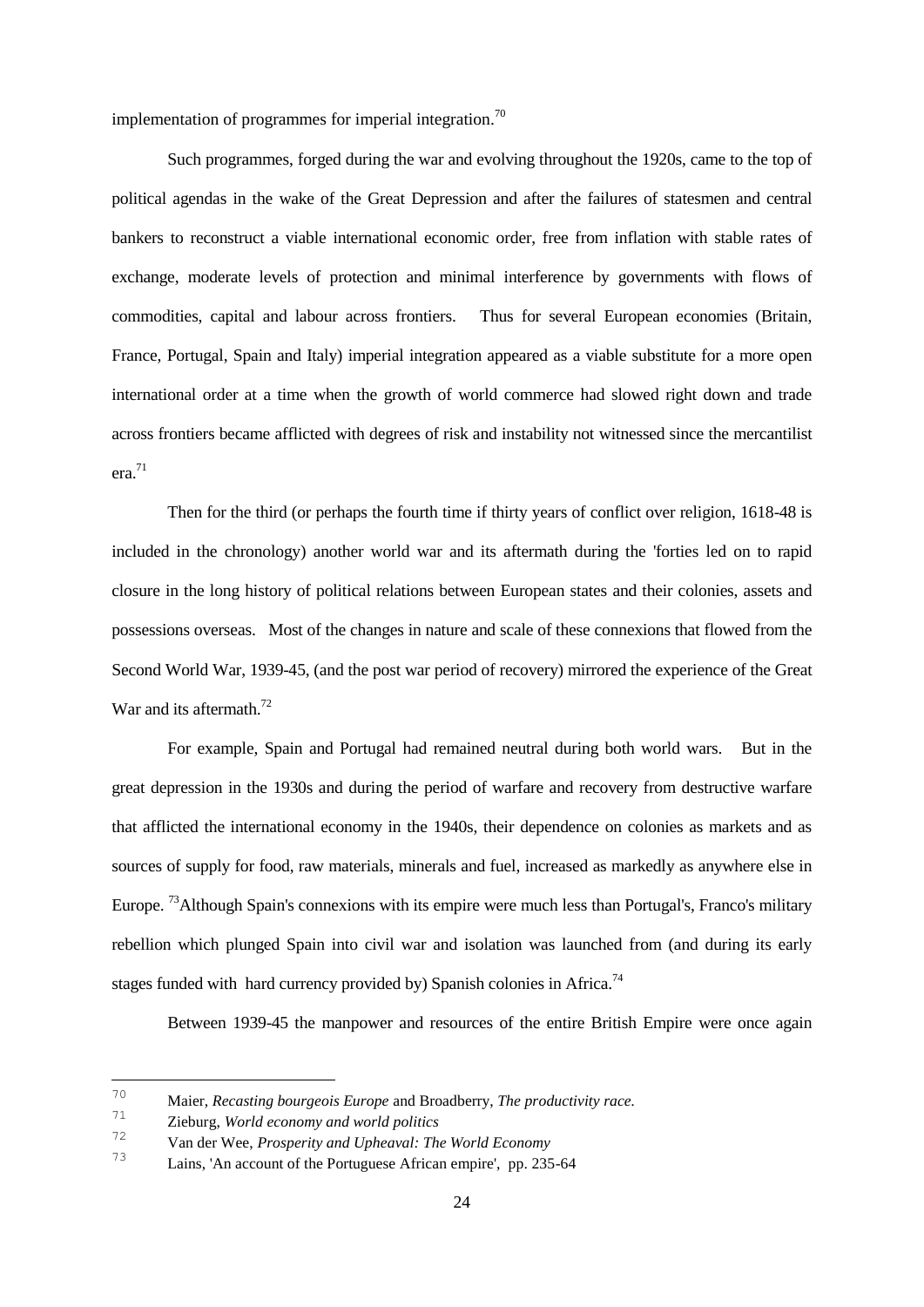mobilised to defeat the armed forces of Germany, Japan, Austria, Italy and other axis powers on battlefields, airways and sea lanes in Europe, Asia, Africa and the Americas. Such assistance in times

of grave national danger had always been deeply appreciated but its magnitude has not yet been measured in terms that might provide us with a precise idea of its economic significance. Meanwhile, the heritage and frequently revived memory of the empire's contribution to: victory in two world wars; to the stabilisation of the home economy during periods of instability and depression between the wars; and to Britain"s recoveries after 1918 and again after 1945 evolved into omnipresent parts of the political culture informing and moulding strategic, monetary, fiscal and commercial policies pursued by successive British governments between the wars and for several decades after 1945.<sup>75</sup>

Imperial preferences, fiscal subsidies and exemptions, sterling areas, commercial treaties, bilateral arrangements, programmes of aid and development and exchange agreements all became a much stronger and matured into a steadily more constricting framework of "imperial" laws, rules and regulations within which the British economy operated after 1914.<sup>76</sup>

Responding in more or less similar ways to changes in the balance of power, to serious and prolonged disruptions, to the liberal international economic order and to the existence of industrial might on the continent of North America, governments in France, Belgium, Portugal, Spain and Italy also embedded their domestic economies in treaties, regulations, agreements, regulations and monetary blocs designed to foster imperial integration.<sup>77</sup> For some continental societies (notably France but also Belgium) the heritage of empire and the positive role played by their colonies in the defeat of Germany again formed part of popular sentiment in favour of "France outre mer".<sup>78</sup> In other countries, especially Britain (but also Italy under Mussolini), pretensions to great power status were conceived to be

<sup>74</sup> <sup>74</sup> Balfour, *The end of the Spanish empire*

<sup>75</sup> Cain and Hopkins, *British imperialism*

<sup>76</sup> Alford, *Britain in the world economy*

Fieldhouse, Colonial empires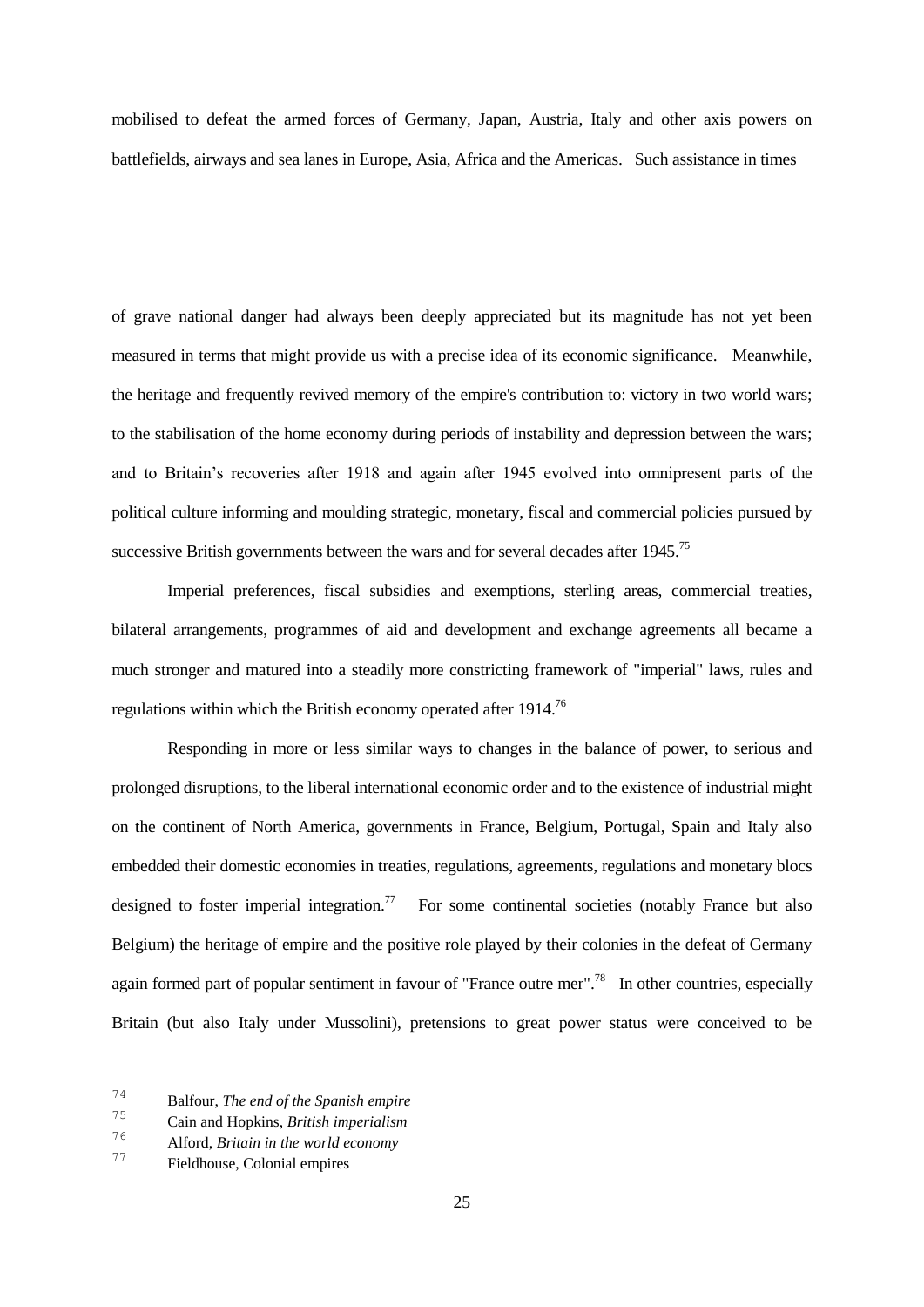dependent upon the possession of empire or upon the traditions and influence required to "line up" a

1

commonwealth of states that had once been colonies.<sup>79</sup> For long stretches of the 20th century the cultures and politics of imperialism reinforced strategic and economic pressures on European governments to make much more of their empires.

Meanwhile, the Cobdenite discourse in favour of free trade and for disengagement from empires faded but it did not die away. Indeed antipathies to empire embodied in classical liberalism became complemented by socialist doctrines embodying support for movements for colonial freedom that emerged in Asia, Africa and the Caribbean between the wars. Nevertheless, the post 1914 climate of hostility and suspicion among states, the depressed state of world trade and the almost universal trend towards the political regulation of international economic relations, all combined to lead governing elites to conceive of empires as solutions to their strategic problems and domestic economic difficulties.<sup>80</sup> Cobdenite prescriptions for disengagement from empires became as remote from centres of power and policy as the sermons from left wingers preaching for colonial emancipation.

For every set of national data that is available related to commodity trade, to the sale and purchase of services, to flows of investment and labour overseas, (as well as national surveys on the operation of monetary systems and payments), evidence of closer integration between metropolitan economies and their colonies and commonwealths overseas seem unmistakable. Of course, degrees of integration varied and are less obvious in, say, the Dutch than the French case.<sup>81</sup> Nevertheless, on most indicators, trends towards imperial integration (which began during the Great War) gained momentum

<sup>78</sup> <sup>78</sup> Betts, *France and decolonization*

 $^{79}$  Federico, 'Italy's late and unprofitable forays into empire, pp. 377-402

<sup>80</sup> Rogowski, *Commerce and coalitions*

<sup>81</sup> Van der Eng, 'Exploring exploitation', pp. 291-321 and Fitzgerald , 'Did Frances colonial empire make economic sense?', pp. 373-85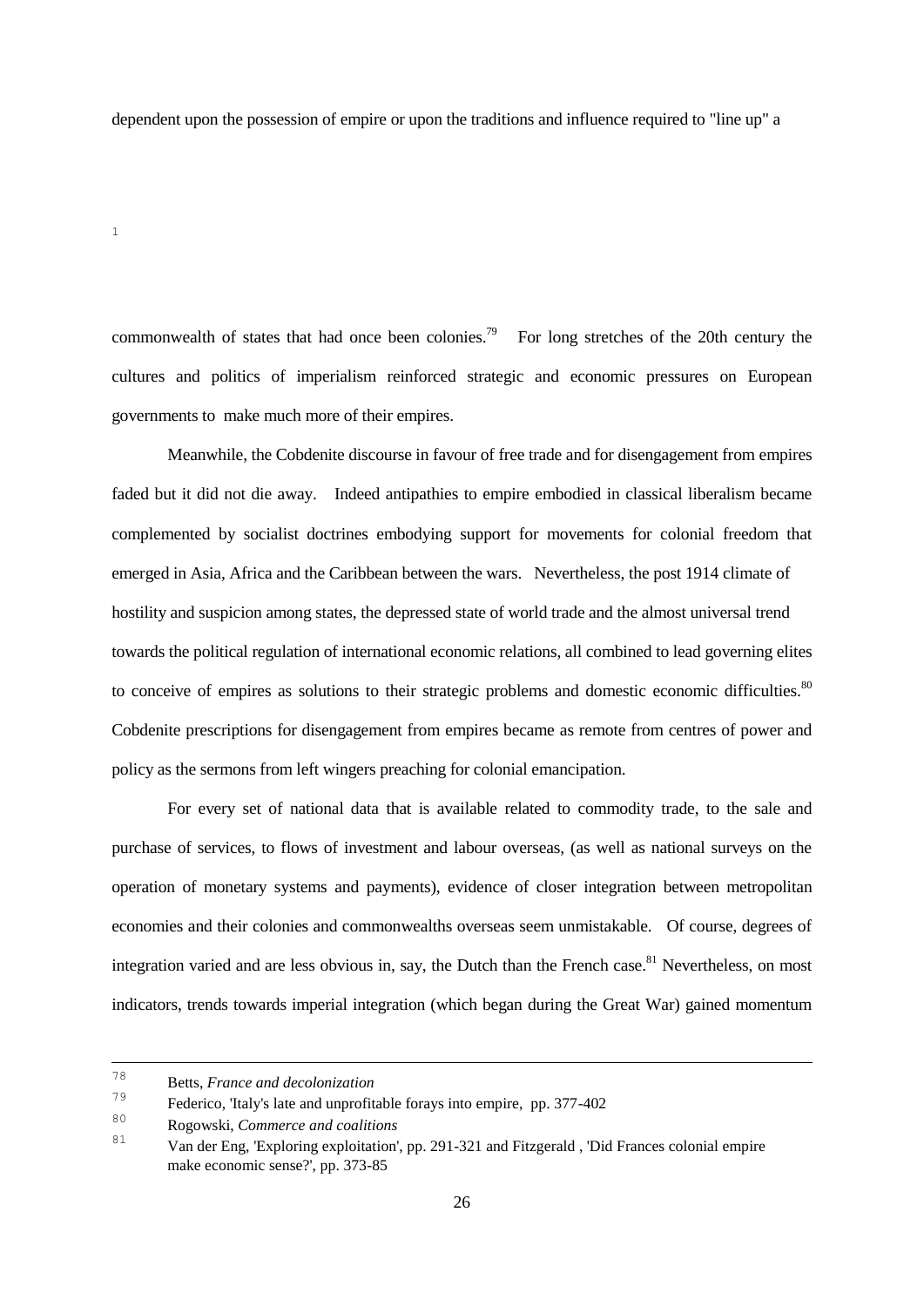during the world depression of the 1930s. They reached their apogeé during and for roughly a decade after the Second World War, when a dislocated international economy and severe shortages of hard currencies (especially dollars) increased the dependence of European powers on their colonies and commonwealths.

Thus, during more than four decades of warfare, neo mercantilism and instability, 1914-58, European states turned (perhaps in the long stream of history we should say returned?) to their colonies and dominions for strategic help and economic assistance. Perhaps the availability of easy imperial options diverted the attention of statesmen away from the more difficult problem of reconstructing an international order? Nevertheless, contributions from empires to the security of home countries and to the stability and growth of metropolitan economies was perceived at the time (and has been represented by many historians since) as positive and significant. For long stretches of the twentieth century, as agendas, Cobdenite and socialist prescriptions against empires looked increasingly unreal.<sup>82</sup>

Simply as a prelude to European decolonization, imperial reintegration still seems worth considering within the matrix of national accounts because it can only be represented as a *second best* solution to problems created by war and to the dislocation of the liberal international economic order. Thus, intra-imperial trade and flows of investment conducted within systems of preferential tariffs, currency blocs, multi-lateral bargaining and political arrangements, which prevailed for roughly forty years after 1914, can be represented as sub-optimal solutions, compared to open international trade. Such systems certainly generated some gains from exchange and specialisation. Imperial commerce did, moreover, represent an improvement on the dominant alternative of the period - national and regional tendencies towards autarky - particularly when colonies could be induced (or even forced) by metropolitan governments to participate in exchanges on wider markets. Nevertheless, the benefits derived from trade creation within imperial trading blocs are unlikely to have exceeded the costs of trade diversion, simply because disparities in political power between metropolitan and local authorities (included within European empires or commonwealths) normally attempted to promote com-

<sup>82</sup> Maier, *In search of stability*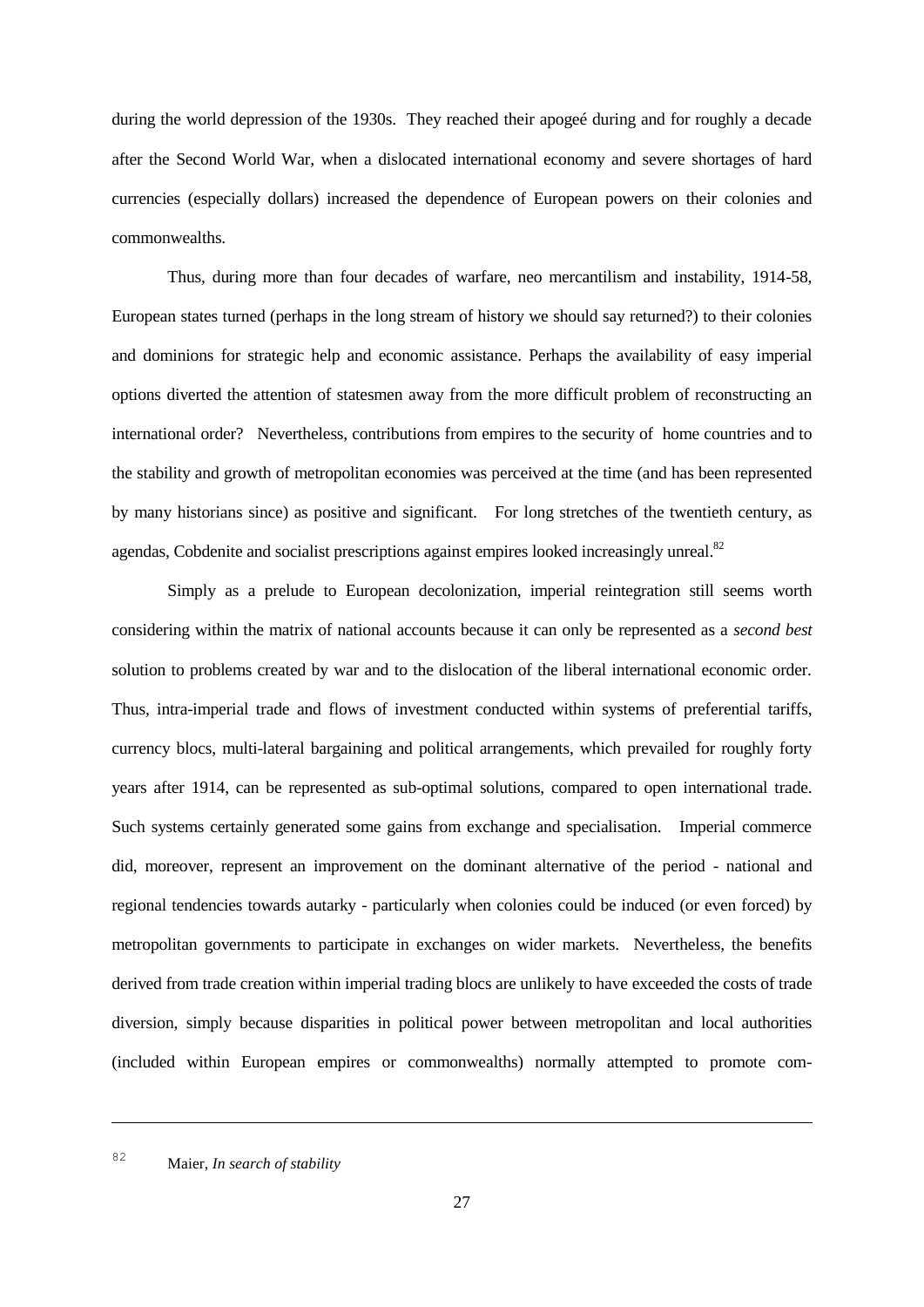plementarity across economies, countervailed competition and maintained national and regional comparative advantages within historical and broadly static patterns of specialisation. More often than not systems of imperial preference operated to sustain Europe's traditional staple industries or segments of European agricultures that were inefficient compared to competitors from elsewhere in the world economy. At the same time some metropolitan populations (and especially French and Portuguese families) paid relatively high prices for the privilege of consuming food and raw materials from their colonies. Empires normally supported divergent but complementary patterns of interregional trade.<sup>83</sup> However politically constructed, as institutional frameworks for specialisation, they could not become as efficient for European growth and development as customs unions and free trade areas which sustained competition and lead to convergence and differentiated patterns of specialisation among economies that are geographically contiguous, culturally homogeneous and not too dissimilar in structures and levels of industrial development.<sup>84</sup>

Unfortunately research in twentieth century business history has not yet produced the samples of case studies required to test the proposition that the observed reallocation of metropolitan investment towards imperial (compared to domestic and foreign) locations may have generated sub-optimal returns for European economies. Extraordinary rates of profit certainly accrued to some British, French, Dutch, Belgian, Spanish and Portuguese companies engaged in prospecting for and the mining of minerals and crude oil. Plantations producing cash crops are another sector where European investors are perceived to have made supernormal profits. Examples of favourable leases and other contracts and concessions for land and mineral rights, under which European owned companies operated for several decades after 1914, often originated in political contexts of colonial governance and mandatory power. Nevertheless, comparable returns on investments in Asia, Africa and Southern America seem to have accrued to American, Swiss, German and other European companies and investors without the privileges (and the costs!) involved in formal imperial rule. As yet there is too little evidence that colonial power was directly and systematically used to secure "economic rents" for metropolitan capital placed in Europe's

<sup>83</sup> Johns, *Colonial trade and international trade*

<sup>84</sup> Crafts and Toniolo, *Economic growth in Europe since 1945*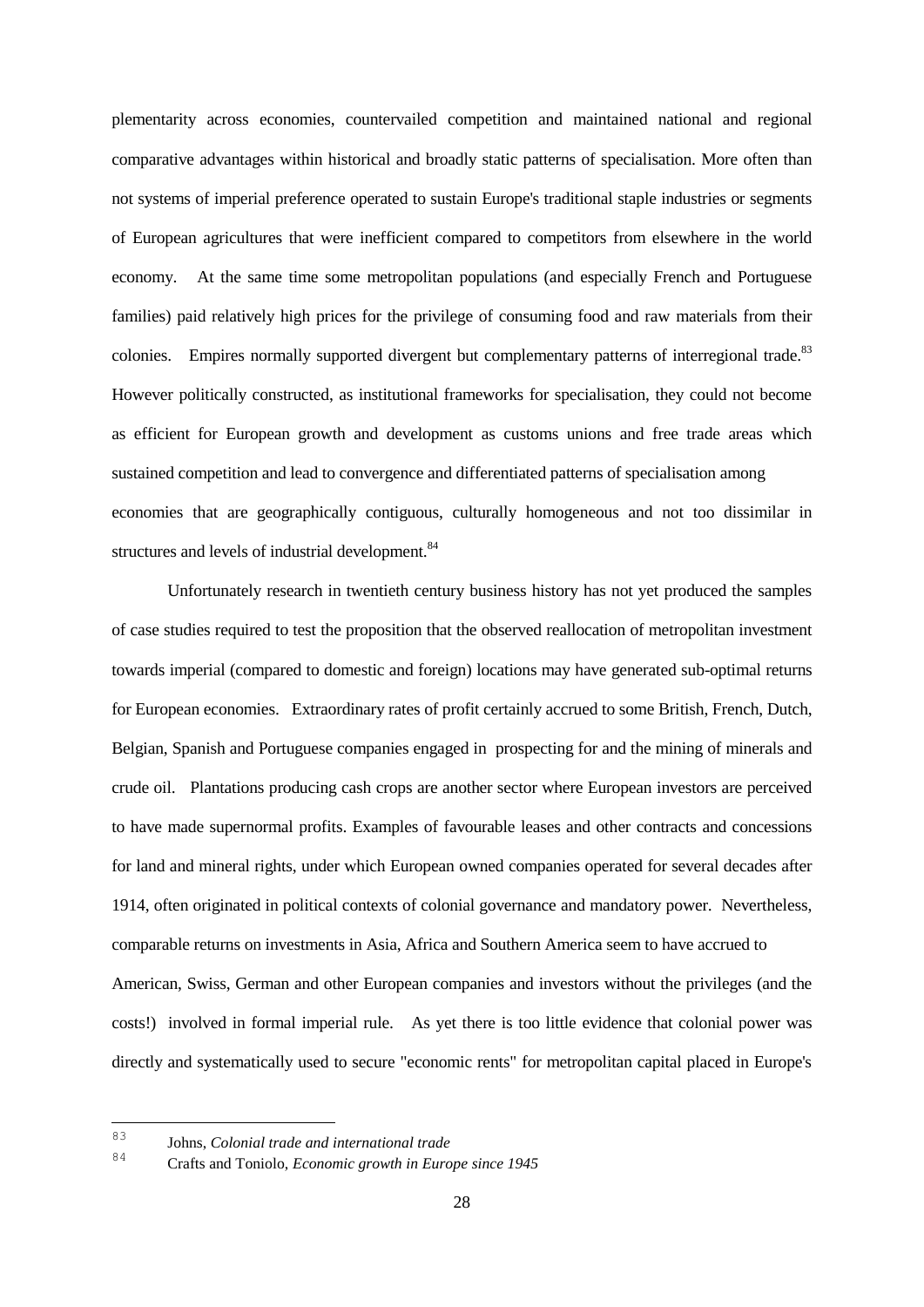colonies, protectorates and dependencies. In the absence of hard statistics, rates of profit earned on such capital might still be plausibly represented as "normal" for investments of comparable risk located within the borders of sovereign European and/or foreign states.<sup>85</sup>

Furthermore, once indigenous movements for colonial freedom emerged as serious threats to colonial rule and the military and political capacities of European states to resist had been undermined, by democratic antipathies towards empires, the risks (indeed the recorded losses) of European capital from violence and expropriation increased enormously.<sup>86</sup> By mid century there were few places left where European capitalists could depend for long on colonial authorities to help them obtain "exploitative" rates of profit. With decolonization under way, European governments concentrated (usually without success) upon securing compensation for the fixed assets that their nationals lost through forced transfers and nationalizations of property that followed almost everywhere from the end of empires. Whatever the flows of psychic or strategic benefits might have been there can be little doubt that the fiscal costs of maintaining imperial rule increased dramatically during and after the First World War. Burdens levied on metropolitan taxpayers to meet expenditures incurred by European states for the external defence, for the maintenance of internal order and for the economic and social development of their colonies and protectorates went up and up.<sup>87</sup>

Furthermore, such burdens could not be easily shared. Britain's dominions, to take one example, continued to resist pressures to contribute a greater share towards the costs of imperial defence. Mindful of the sacrifices that they had made during the First World War, and might make again, London did not push that demand too hard. Meanwhile, the failure of the Treaty of Versailles to restore the balance of power in Europe and the predatory intentions of Germany, Italy and Japan towards the empires of Britain, France, Holland and Portugal in Africa and Asia became ominous and maintained expenditures to deter threats from external aggression at relatively high levels. British and French strategic planners became more aware, (than they had been before 1914) of the tensions involved between the defence of homelands in Europe and the protection of far flung possessions against attacks

<sup>86</sup> Lipson, *Standing guard*

<sup>85</sup> Reynolds, *Economic growth in the third world 1850-1980*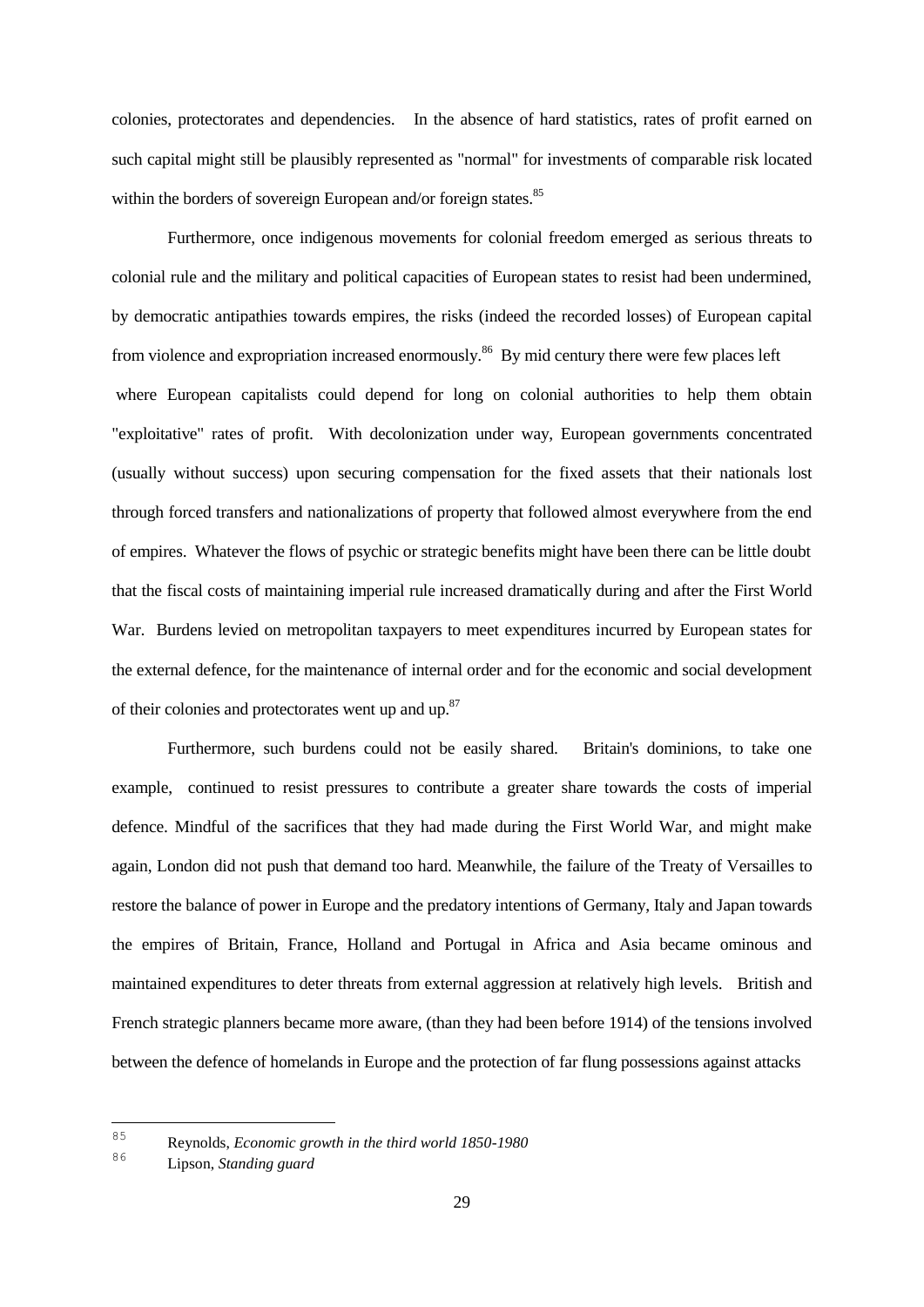from such potentially effective antagonists as Germany and Italy in Africa and Japan in Asia and the Pacific.<sup>88</sup>

At the same time, and stimulated by Wilsonian ideals of self determination, Marxist theories of exploitation and older European ideas of democracy, movements for colonial freedom began to raise the costs of maintaining internal order, particularly in India but also in Africa. After the foundation of the League of Nations, "progressive" statesmen and colonial administrators saw European imperialism as entering a phase of responsibility for the economic and social development of indigenous peoples. Ideas of trust, of mission, of mandate appeared and built upon older Christian traditions of paternalism towards backward and poorer peoples.<sup>89</sup> Although colonial expenditures on infra-structural development and social welfare did not leap forward during the years of fiscal constraint that followed the Great War, the sense that supranational responsibilities would inevitably cost European taxpayers real money, led to a new wave of questioning and writing on the theme of Do Empires Pay? With the spread of democracy in Europe people began to perceive and to vote on the assumption that they might not and a spate of reports by journalists and intellectuals exposing the costs, injustices and occasional brutalities of colonial rule strengthened their doubts about the value of the entire imperial enterprise.<sup>90</sup>

## 5. Decolonization and the Malign Legacies of European Empires Overseas

Global warfare from 1939-45 postponed discussions about the economic value of Europe's empires. In the event the Axis powers suffered total defeat and lost, without compensation, all the national assets acquired through expenditures on conquest followed by years or (in the Italian case) decades of investment in facilities for defence and internal order, infrastructures, fixed capital formation in colonial agricultures, industry and services and expenditures upon the acculturation, training and education required by local workforces in order to establish productive and stable commercial relationships between a metropolis and its colonies overseas. Neither Italy nor Germany (nor Japan)

<sup>87</sup> <sup>87</sup> Kopchan, *The vunerability of empire*

<sup>88</sup> French, *The British way of warfare*

<sup>89</sup> Havinden and Meredith, *Colonialism and development*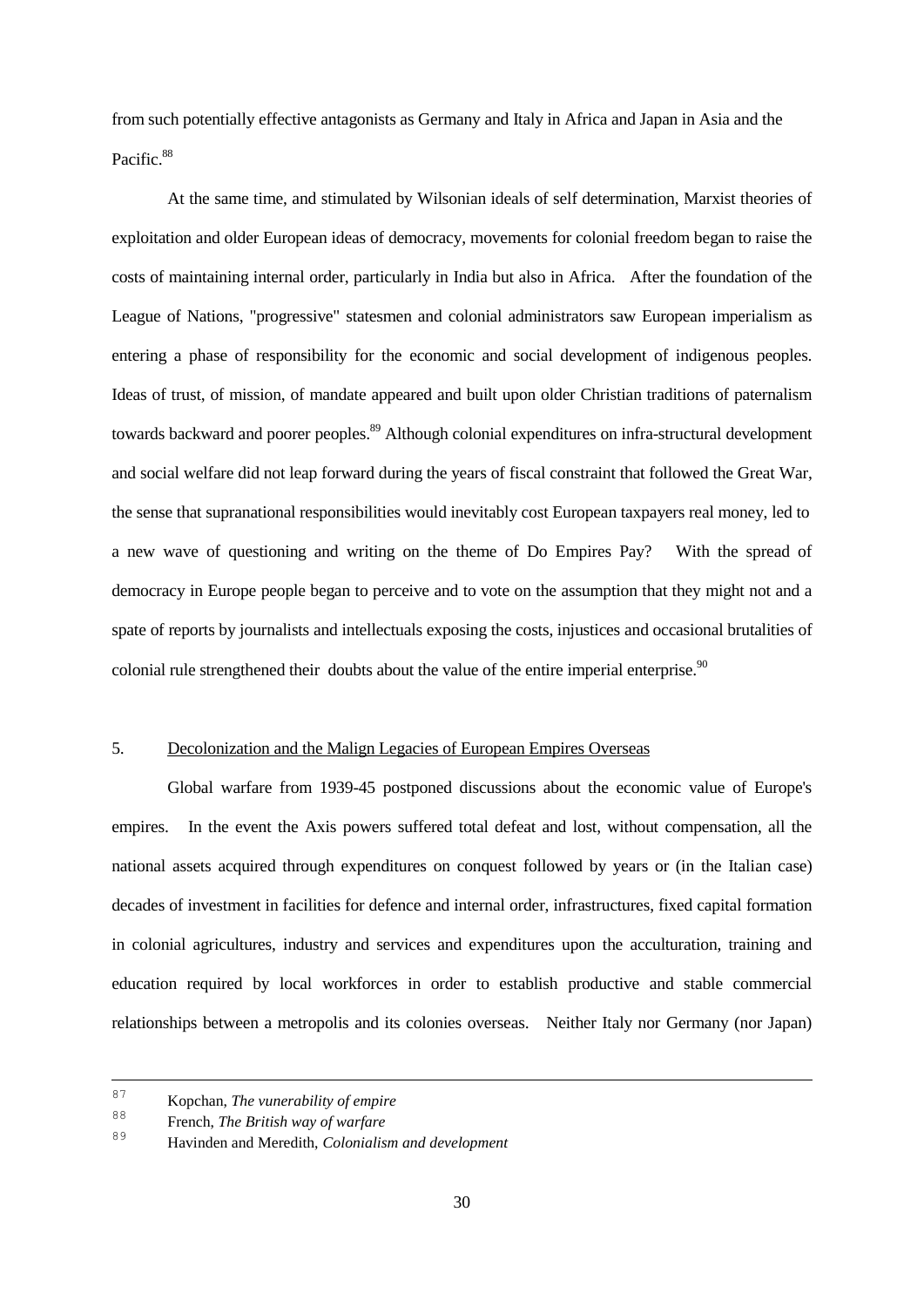ever recouped more than a fraction of their investments in colonisation. There can be little doubt that, except perhaps in psychic terms, the accumulated material benefits accruing to Italian, German (and Japanese societies) from their engagement with empires overseas fell short of the costs of conquest and investment in colonial infrastructures by very large margins. Fortunately, their fiscal expenditures and public and private investments in colonies do not seem to have been massive and prolonged enough to have constrained their long term rates of economic growth to any significant degree.

For other European countries, including France, Holland, Belgium and Portugal, with deeper traditions of colonisation and cultures permeated by imperialism, tendencies towards closer integration of domestic and colonial economies overseas that had reappeared between the wars became even stronger and more popular and matured into one of the more malign political legacies of the Second World War.<sup>91</sup> For example, the involvement of the French, Dutch and Portuguese states in fighting wars in order to reclaim and pacify their empires from indigenous nationalist movements in Morocco, Tunisia, Algeria, Indo China, Indonesia, Congo, Angola, Mozambique and elsewhere outside Europe, turned out to be futile and very expensive. When all the accounts come in and the expenditures upon a long series of late colonial rearguard actions fought by European armies and navies in Africa, Asia, the Middle East and the Pacific, will surely be represented as "all costs and no benefits". That conclusion will be reinforced when historians add to the unprofitable legacy of attempts at imperial renewal, quantified conjectures for the economic value of metropolitan property destroyed and expropriated by nationalist movements, as well as the costs of the disorder and depression that invariably afflicted former colonial economies for many years after their armed struggles to "seize" independence. (Algeria has now become simply the most dramatic case in point.) $92$ 

Given the size of its empire, the United Kingdom decolonized more cheaply than other imperial powers. Furthermore, Britain had also drawn far more heavily than any other European nations upon

<sup>90</sup> Kupchan, *The vunerability of empires*

<sup>91</sup> Holland, *European decolonization*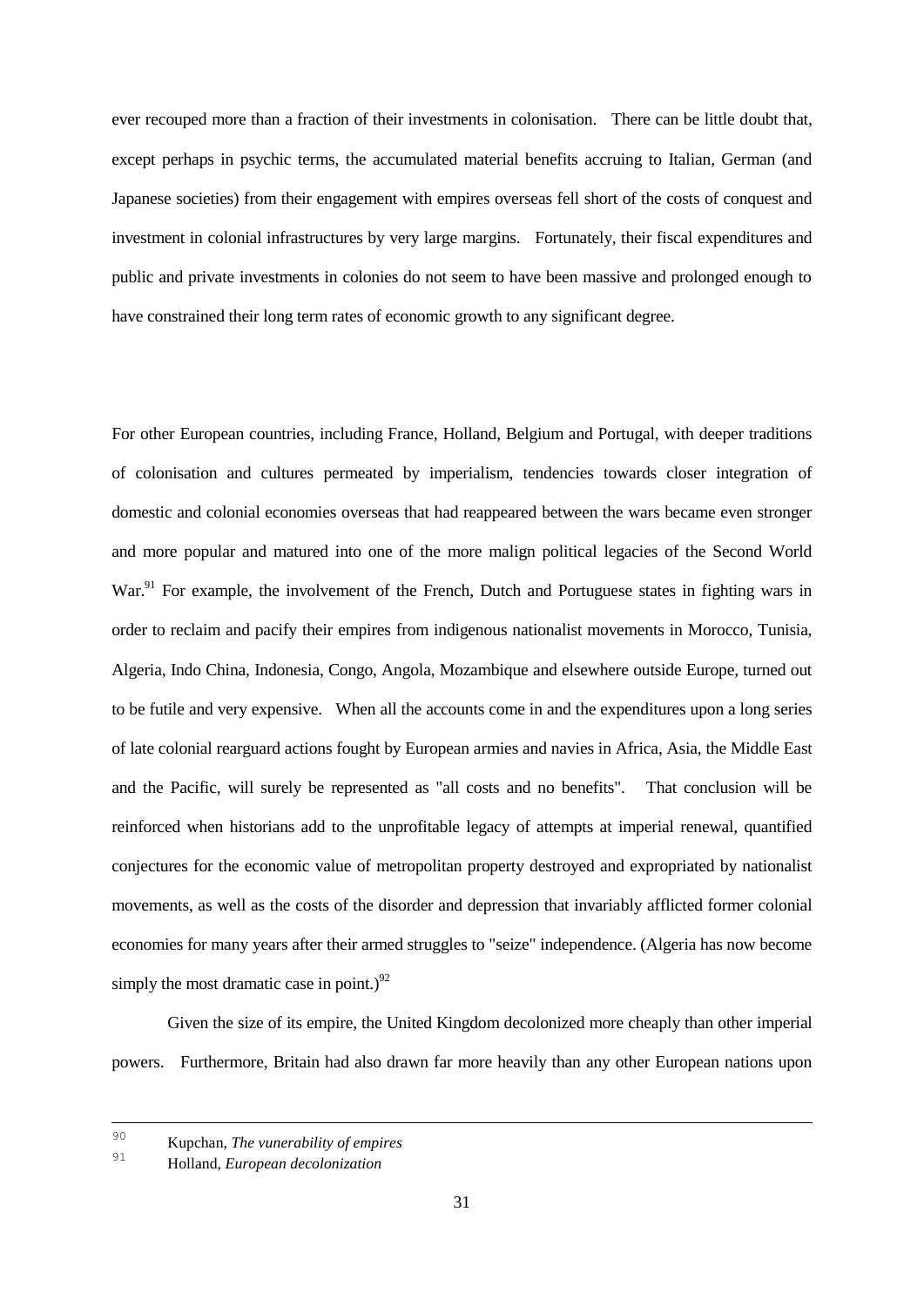the resources of its empire and commonwealth to defeat Germany and (through the sterling area) to assist the home economy to recover after the Second World War.<sup>93</sup> Nevertheless, the imperial contribution towards victory in Europe, the security of the realm and post war recovery needs to be compared with resources supplied to wage war by the kingdom itself, by Russia and other allies and above all by the United States. Historians might well regard any attempt to draw distinctions between imperial and national defence as moot, economists will realistically suggest that Britain's dominions and the colonies participated in a "virtual alliance" of quasi autonomous political units constructed and funded to protect their own independence and integrity against the predatory intentions of Germany and Japan.<sup>94</sup> If this "economistic representation" is valid, then the imperial contribution need not be depicted without demur as altruistic and important for the survival and continued development of Britain and France during the world wars of the twentieth century. Furthermore, the cultural legacy of imperialism which gave credence and support to repeatedly reasserted claims for the material significance of empire might at the end of the century be represented as persistent constraint upon the adjustments required for the competitive vitality of the British economy.<sup>95</sup> For example, the legacy of empire permeated the formulation of the kingdom's strategic, fiscal, monetary and commercial policies in ways that retarded and hampered the adaptation of the economy to the realities of international power and competition after 1945.<sup>96</sup> Only Portugal and, to a more limited extent, France seems to have been economically afflicted (and not to the same degree) by the cultural and political legacies of empire.<sup>97</sup>

How economically superior modern history might have turned out for Britain and the rest of imperial Europe if Cobden's and Hobson's recommendations for decoupling from empires had occurred in the late nineteenth rather than at the end of this turbulent century? Meanwhile, the thrust of our essay has been concerned to challenge, the widespread perception that European economies made gains from conquest and colonisation in Africa, Asia and Southern America that were somehow indispensable or at

 $92$ <sup>92</sup> Lynch, *France and the international economy*

<sup>93</sup> Darwin, *Britain and decolonization*

 $^{94}$  Offer, 'The British empire', pp. 215-38

<sup>&</sup>lt;sup>95</sup> Feinstein, 'The end of empire', pp. 212-33<br>96 Webl. The River of Particular

<sup>96</sup> Webb, *The Political Economy of Policy Coordination*

Lynch, France and the international economy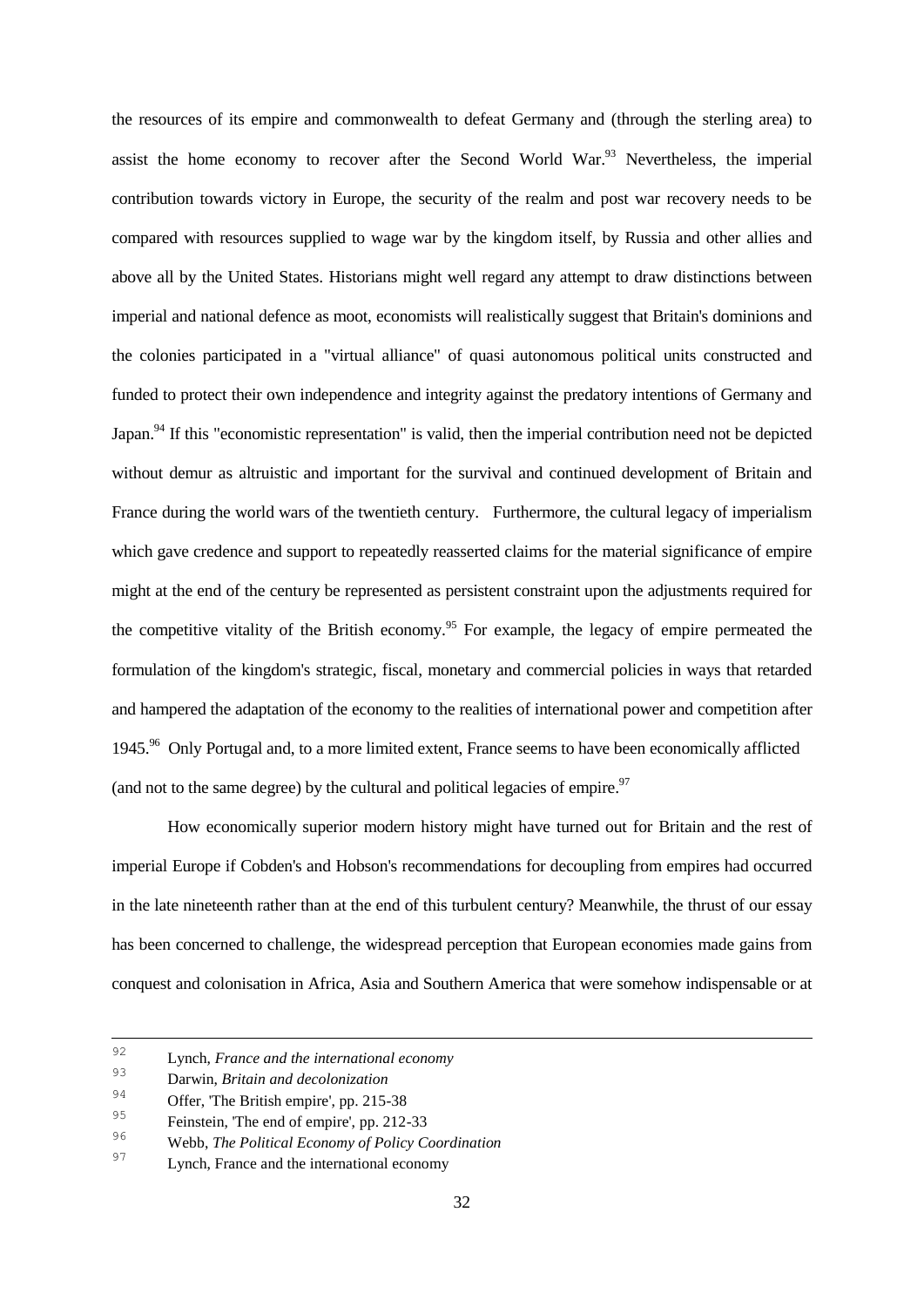least hugely significant for their long term development.

In conclusion it may be interesting to offer some further speculations as to why imperialism turned out to be less than profitable for several European states most actively and consistently involved in expansion and enterprise overseas?

Since European governments together with private investors persisted with various forms of colonial rule on and off for nearly five centuries, it must be the case that they believed that their policies

and actions would pay. With hindsight, historians can now suggest that time and again statesmen, generals, admirals, projectors, entrepreneurs and investors involved in the promotion of Europe's imperialistic enterprises overseas underestimated the expenditures and risks involved. Costs of conquest often turned out to be much greater than first anticipated. Prospects for loot and plunder promoted ventures overseas and could produce immediate and sometimes large gains. Nevertheless the pacification and persistent coercion of native populations denuded the economic basis for long term exploitation of the natural resources, tradeable commodities and markets that Europeans hoped to turn into flows of material benefits for themselves, their societies and their power within the international order of competing states.<sup>98</sup>

Furthermore, and until very late in the day, European governments, merchants and businessmen failed to invest at anywhere near the levels required in the infrastructural facilities and human capital formation in order to ensure that their political rule over colonial populations, natural resources and under-exploited assets in Africa, Asia, and South America became really profitable. North America was another story but the discovery and exploitation of that sub continent crowded out European investment elsewhere in the world economy.

Meanwhile, and for two reasons, the costs of rule (including coercion and the extension of incentives designed to secure collaboration between the colonised and the colonisers) increased through

<sup>98</sup> Landes, *Wealth and poverty of nations*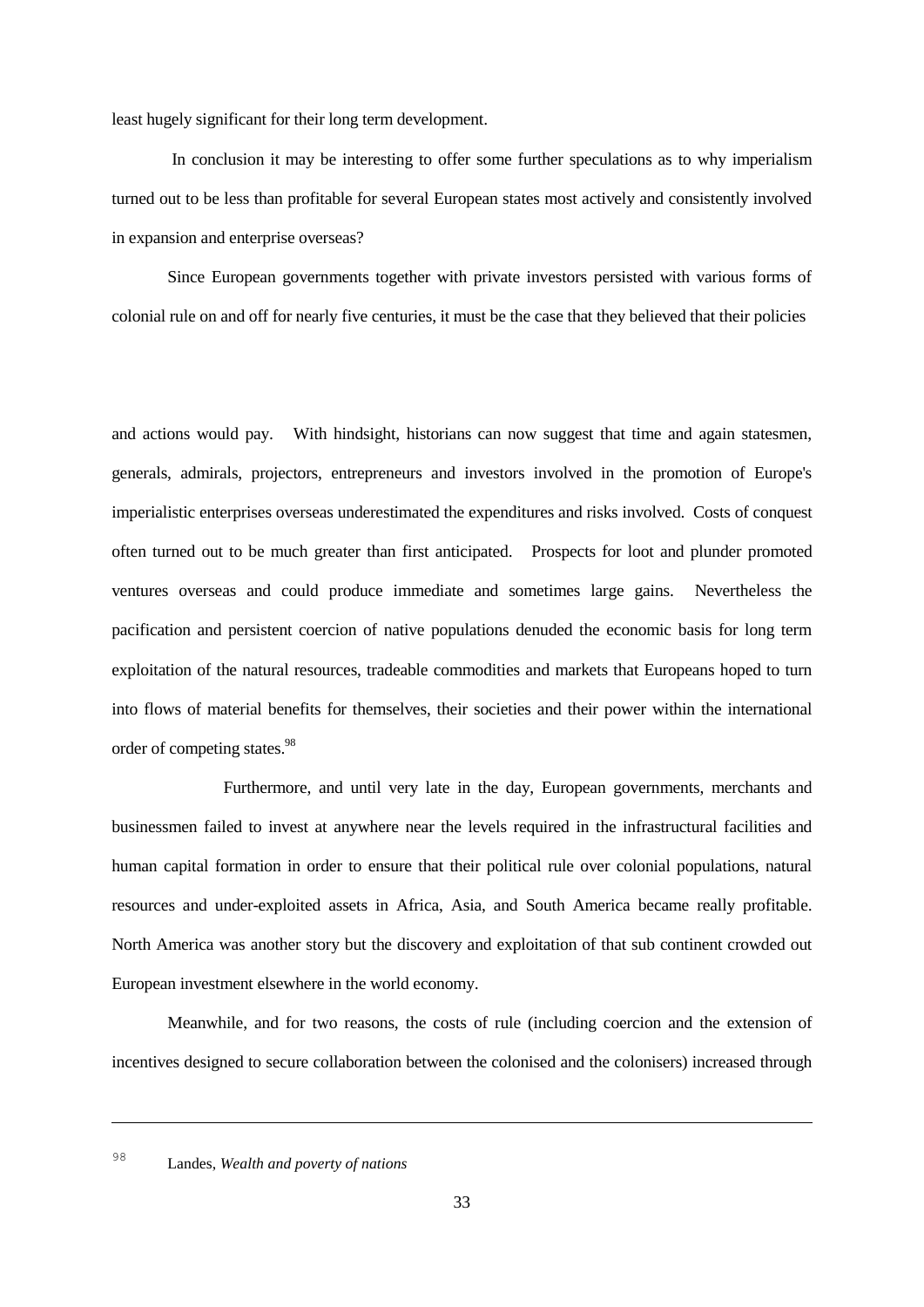time. Even among the more ruthless of imperial states, capacities for control remained geographically, politically and economically constrained by the resources and instruments for the exercise of power at their disposal. When the technologies for stronger more intrusive government gradually improved, they faced growing resistance from nationalistic movements for colonial freedom which raised the costs of

coercion within empires and also at home within the metropolis.<sup>99</sup>

Local resistance certainly mattered particularly when it came to time to depart and when the reluctance to leaving by some European governments inflicted a final round of heavy costs upon several metropolitan economies. Finally, throughout the five centuries or more of European expansion overseas, the context of great power politics within which imperialism occurred promoted rivalry, mercantilism and warfare among the states which is perhaps the major reason why the potential gains to Europe from overseas expansion, colonisation and trade were dissipated and at this end of the twentieth century look so disappointing.

<sup>99</sup> Liberman, *Does conquest pay?*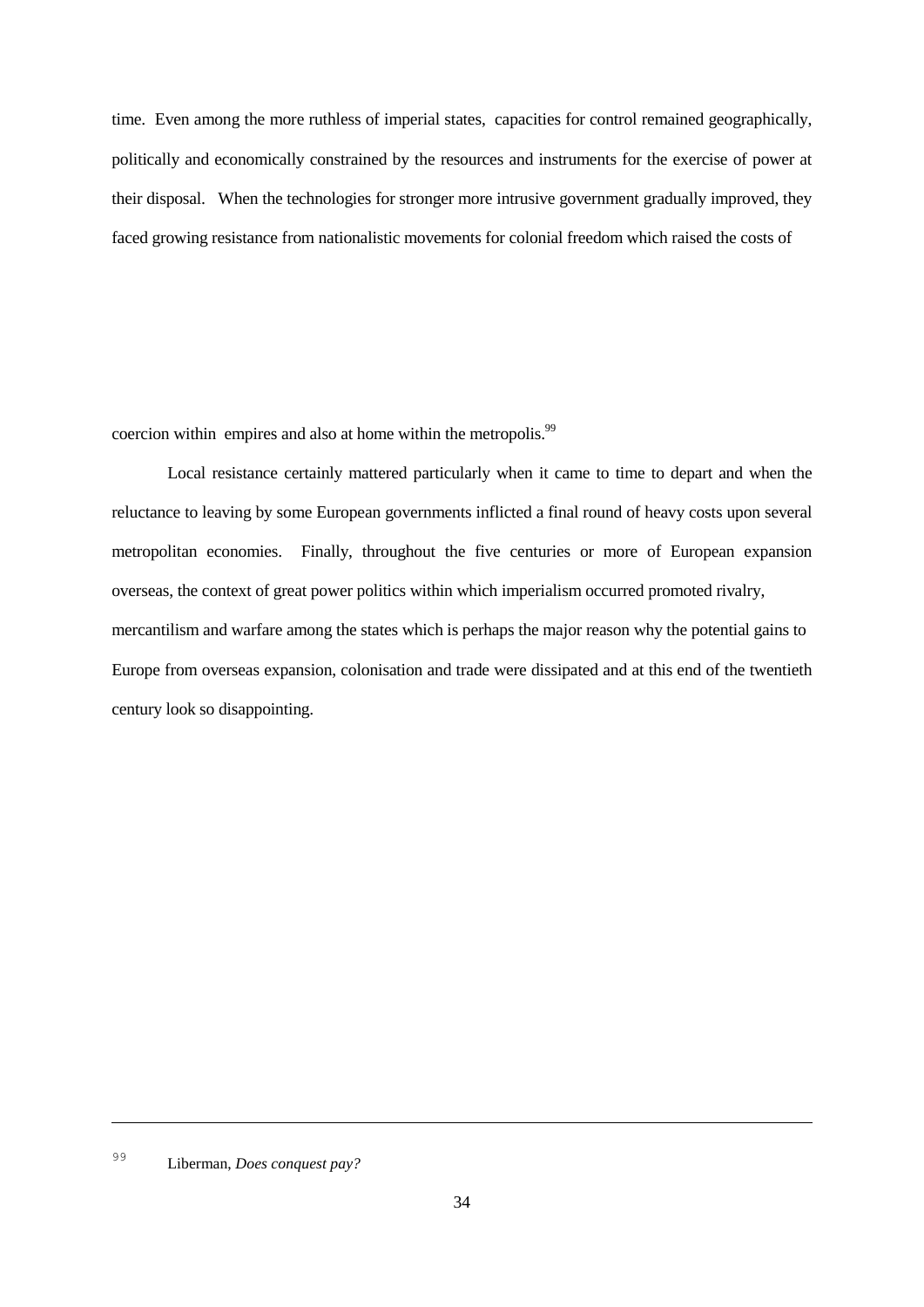#### **Footnote references**

Adas, M. (ed.), *Machines as the measure of men: science, technology and ideologies of western dominance* (Ithaca, 1989).

Alford, B., *Britain in the world economy since 1880* (Harlow, 1996).

Baines, D., *Emigration from Europe* (Basingstoke, 1991).

Bairoch, P., *Commerce extérieur et développement economique de l'Europe au XIXe siècle* (Paris, 1976).

Bairoch, P., *Economics and world history: myths and paradoxes* (Hemel Hempstead, 1993).

Balfour, S., *The end of the Spanish empire, 1898-1923* (1997).

Barratt-Brown, M., *The economics of imperialism* (1974).

Barrett, W. 'World bullion flows' in Tracy, J. (ed.) The rise of merchant empires (Cambridge, 1990), pp.224-34. Beckett, J. and Gooch, J., (eds.), *Politicians and defence: Studies in the formulation of British defence policy*  (Manchester, 1981).

Betts, R.F., *Europe overseas: phases of imperialism* (New York, 1968).

Betts, R.F., *France and decolonization* (1991).

Blaut, J., *The Colonizers' model of the world* (New York, 1993).

Bogart, E.L*., Direct and indirect costs of the great war* (New York, 1919).

Braudel, F., *The perspective of the world* (1979).

Broadberry, S.N., *The Productivity Race* (Cambridge, 1997).

Butel, P., 'France, the Antilles and Europe in the seventeenth and eighteenth centuries: renewals of foreign trade', in Tracy, J. (ed.), *The Rise merchant empires. Long distance trade in the early modern world* (Cambridge, 1990), pp.153-54.

Butel, P. and Crouzet, F., 'Empire and economic growth: the case of France', *Revista de Historia Económica*, I (1998), pp.177-94.

Brunschwig, H., *Mythes et realités de l'imperialisme colonial Francais* (Paris, 1960).

Cain, P. and Hopkins, A.G., *British imperialism crisis and deconstruction* (1993).

Cain, P., 'Was it worth having? The British empire 1850-1950', R*evista de Historia Económica*, XVI, (1998), pp.351-76.

Capie, F., *Tariffs and growth: some illustrations from the world economy 1850-1940* (Manchester, 1994). Clarence-Smith, W.G., 'The economic dynamics of Spanish colonialism in the nineteenth and twentieth centuries', Itinerario 1, (1991), pp.71-88.

Clark, G., *The balance sheet of imperialism* (New York, 1936).

Crafts, N.F., and Toniolo, G. (eds.), *Economic growth in Europe since 1945* (Cambridge, 1996). Cuenca Esterban, J., 'The rising share of British industrial exports in industrial output, 1700-1851', *Jnl.Econ.Hist*., 57, (1997), pp.879-906.

Davies, L.E., and Huttenback, R.A. *Mammon and the pursuit of empire. The political economy of British imperialism* (Cambridge, 1986).

Darwin, J., *Britain and decolonization. The retreat from empire in the post-war world* (Basingstoke, 1988). De Vries, J. and Van der Woude, A., *The first modern economy. Success and Perseverance of the Dutch economy*, (Cambridge 1997).

Dormois, J.P., and Crouzet, F., 'The significance of the French colonial empire, for French economic development', *Revista de Historia Económica,* XVI, (1998), pp. 291-322.

Doyle, W., *Empires* (Ithaca, 1986).

Edelstein, M., 'Imperialism: cost and benefit', in Floud, R. and McCloskey, D. (eds.), *The Economic History of Britain since 1700*, vol.2, (Cambridge, 1994), pp.197-216.

Emmer, P.C., 'The economic impact of the Dutch expansion overseas 1570-1870', *Revista de Historia Económica*, XVI, (1998), pp. 157-176.

Engerman, S.L., 'British imperialism in a mercantilist age 1492-1849: conceptual issues and empirical problems', *Revista de Historia Económica*, XVI, (1998), pp. 195-234.

Federico, G., 'Italy's late and unprofitable forays into empire', *Revista de Historia Económica*, XVI, (1998), pp. 377-402.

Fieldhouse, D.K., *Colonial empires since the eighteenth century* (New York, 1967).

Fieldhouse, D.K., *Economics and empire* (1973).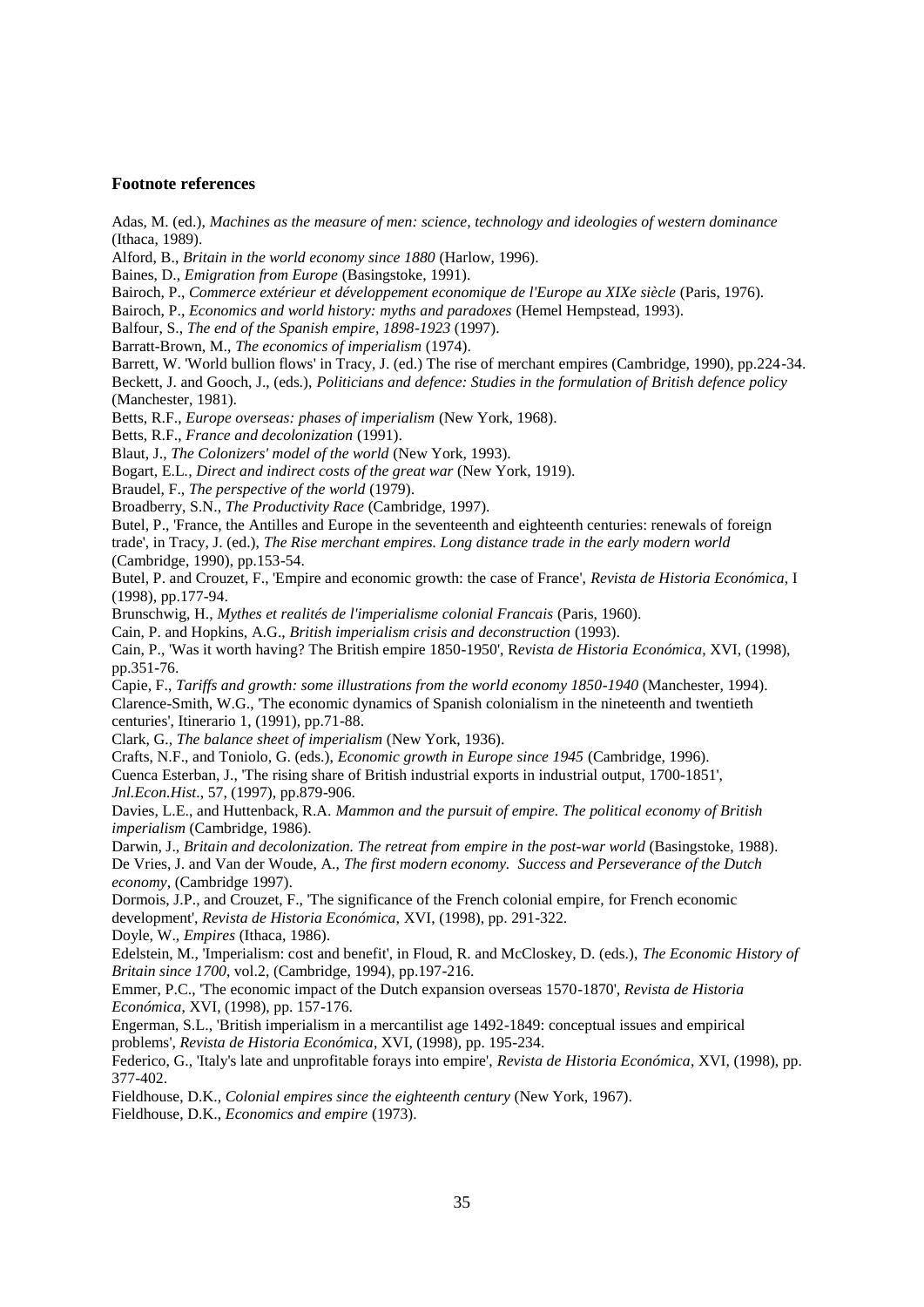Feinstein, C.F. (ed.), *Banking, currency and finance in Europe* (Oxford, 1995).

Feinstein, C.F. (ed.), 'The end of empire and the golden age', in Clarke, P. and Trebilcock, C. (eds.), *Understanding decline* (Cambridge, 1997).

Fischer, W., McInnis, R.M., and Schneider, J. (eds.), *The emergence of a world economy 1500-1850* (Stuttgart, 1986).

Fitzgerald, E.P., 'Did France's colonial empire make economic sense? A perspective from the postwar decade 1946-56', *Jnl. Econ. Hist*. XLVIII, (1988), pp. 373-85.

Flynn, D., and Giraldez, A. (eds.), *Metals and monies in an emerging global economy* (Aldershot, 1996). Forsyth, P.J. and Nicholas, S.J., 'The decline of Spanish industry and the price revolution: a neo-classical analysis', *Jnl. Eur.Econ.Hist*., (1983), pp. 601-10.

Fraile, B.P., *Industrialización y groupos de presion. La económoa politica de la proteccion en España* (Madrid, 1991).

Fraile, P. and Escribano, A., 'The Spanish 1898 Disaster: the drift towards national protectionism, *Revista de Historia Económica*, XVI, (1998), pp. 265-90.

French, D., *The British way of warfare, 1688-2000* (1990).

Gomes, L., *Foreign trade and the national economy* (1987).

Havinden, M. and Meredith, D., *Colonialism and development: Britain and its tropical colonies 1850-1960* (1993).

Hobson, C.K., *Imperialism* (Ann Arbor, 1967).

Hobson, J.A., The wealth of states (Cambridge, 1997).

Holland, R.F., *European decolonization, 1918-81* (Basingstoke, 1985).

Johns, R.A*., Colonial trade and international trade* (1988).

Jones, E.L., *The European miracle* (Cambridge, 1981).

Kennedy, P., *The rise and fall of British naval mastery* (1983).

Kennedy, P., *The rise and fall of the great powers* (London, 1988).

Kennedy, W.P., *Industrial structure, capital markets and the origins of British economic decline* (Cambridge, 1987).

Keylor, W.R., *The twentieth century world* (Oxford, 1984).

Kopchan, C.A., *The vulnerability of empire* (1994).

Lains, P., 'An account of the Portuguese African empire', *Revista de Historia Económica*, XVI, (1998), pp. 235- 64.

Lains, P*., A Economica Portuguesa no século* XIX (Lisbon, 1995).

Landes, D., *The wealth and poverty of nations* (1998).

Liberman, P., *Does conquest pay?* (Princeton, 1996).

Lipson, C., *Standing guard: protecting foreign capital in the nineteenth and twentieth centuries* (Berkeley, 1985).

Lynch, F.M.B., *France and international economy* (1997).

Maier, C., *Recasting bourgeois Europe* (Princeton, 1975).

Maier, C., *In search of stability: explorations in historical political economy* (Cambridge, 1987).

Maluquer De Mote, J., 'El mercardo colonia antillano en el siglo XIX' in Nadal, J., and Torella, G. (eds.)

Agricultura, commercio colonial y crecimiento economico en la Espagna contempóranea (Barcelona, 1974), pp. 64-73.

Nunez, C.E. (ed.), *Debates and controversies in economic history* (Madrid, 1998).

O'Brien, P.K. and Engerman, S.L., 'Exports and the growth of the British economy from the Glorious

Revolution to the Peace of Amiens', in Solow, B. (ed.), *Slavery and the rise of the Atlantic system* (Cambridge, 1991), pp. 177-209.

O'Brien, P.K. 'The security of the realm and the growth of the economy 1688-1914', in Clarke, P. and

Trebilcock, C. (eds.), *Understanding decline* (Cambridge, 1997), pp. 61-72.

O'Brien, P.K., Intercontinental trade and the development of the third world since the industrial revolution', *Jnl. World.Hist*. 8, (1997), pp. 75-133.

O'Brien, P.K., 'Inseparable connections: trade, economy, fiscal state and the expansion of empire', in Marshall, P. (ed.), *The Oxford history of the British empire*, Vol.II (Oxford, 1998) pp. 53-78.

Offer, A., 'The British empire: a waste of money?' *Econ.Hist.Rev*. 45, (1993), pp. 215-38.

Offer, A., The first world war: an agrarian interpretation (Oxford, 1989).

Offer, A., 'Costs and benefits, peace and war 1870-1914' in Porter, A. (ed.) *The Oxford history of the British empire* (Oxford, 1999), pp.690-711.

Parker, G., 'Europe and the wider world 1500-1700: the miliary balance', in Tracy. J. (ed.), *The political*